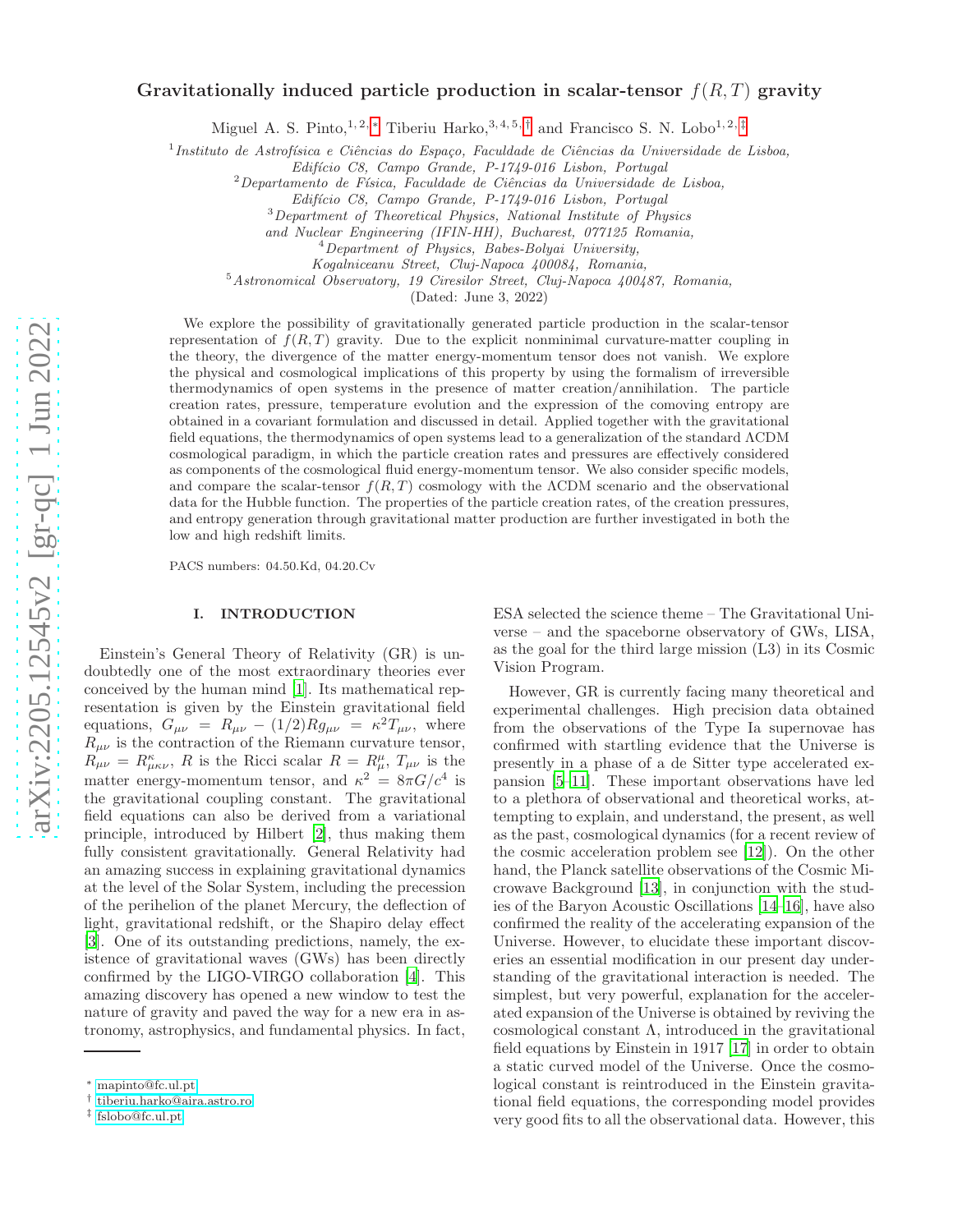comes with a very high price, through the introduction into a fundamental theory of a new constant (parameter), whose geometrical (or physical) nature is not known up until now (for reviews and detailed discussions on the cosmological constant problem see, for example, [\[18](#page-14-11)[–20\]](#page-14-12)). Therefore, to solve some of the outstanding theoretical and observational problems of modern cosmology, without having to recourse to the cosmological constant, one postulates the existence of a fundamental component of the Universe, termed dark energy. Many dark energy models have been proposed, and for extensive reviews of this problem see [\[21](#page-14-13)[–27\]](#page-14-14). The simplest dark energy model is obtained by assuming the existence of a single cosmic scalar field  $\phi$ , together with a self-interaction potential  $V(\phi)$ . The gravitational action of the field is given by

<span id="page-1-0"></span>
$$
S = \int \left[ \frac{M_p^2}{2} R - (\partial \phi)^2 - V(\phi) \right] \sqrt{-g} d^4 x, \qquad (1.1)
$$

where  $M_p$  denotes the Planck mass. The class of dark energy theories based on the action [\(1.1\)](#page-1-0) are called quintessence models [\[28](#page-14-15)[–32\]](#page-14-16).

Another fundamental problem in astrophysics and cosmology is represented by the dark matter problem (see [\[33](#page-14-17)[–35\]](#page-14-18) for reviews on the existence of dark matter, its properties, and on the recent for its search). On galactic and extragalactic scales the presence of dark matter is necessary for a (possible) explanation of two basic astrophysical/astronomical observations, namely, the dynamics of the galactic rotation curves, and the virial mass problem in clusters of galaxies, respectively. The detailed astronomical observations of the galactic rotation curves [\[36–](#page-14-19)[39\]](#page-14-20) indicate that Newtonian gravity, and also GR, cannot explain galactic dynamics. The properties of the galactic rotation curves and the missing mass problem in clusters of galaxies are usually explained by postulating the existence of another dark (invisible) form of matter, and whose interaction with baryonic matter is only gravitational. Dark matter is assumed to reside around galaxies, where it forms a spherically symmetric halo. Dark matter is usually described as a pressureless and cold cosmic fluid. There are many candidates for the dark matter particles, like, for example, axions, neutrinos, WIMPs (Weakly Interacting Massive Particles), gravitinos, neutralinos etc. (for reviews of the candidates for dark matter particle see [\[40](#page-14-21)[–43\]](#page-14-22)).

Therefore, in our present day understanding of the Universe, the local dynamics, and the global expansion are controlled by two major components, cold dark matter, and dark energy, respectively. Hence, baryonic matter plays a negligible role in the late time cosmic expansion. Probably the simplest theoretical model, which can fully explain the late de Sitter type expansion, is obtained from the Einstein field equations that also include the cosmological constant  $\Lambda$ . The extension of the Einstein field equations through the addition of the cosmological constant represents the basic theoretical and mathematical tool of the standard present day cosmological paradigm, the ΛCDM (Λ Cold Dark Matter) model.

Even though it is theoretically simple, the ΛCDM model fits very well the observational data [\[44](#page-14-23)[–47\]](#page-14-24).

However, recently the ΛCDM model is also faced with some other important observational problems. The "Hubble tension" is perhaps the most important of these problems. It originated from the differences obtained for the numerical values of the Hubble constant,  $H_0$  by using different observational methods. Thus, the determinations of  $H_0$  by the Planck satellite by using measurements of the Cosmic Microwave Background [\[47\]](#page-14-24), do not match with the values measured by using observations in the local Universe [\[48](#page-14-25)[–50\]](#page-14-26). For example, the SH0ES determinations of  $H_0$  give the value  $H_0 = 74.03 \pm 1.42$  km/s/Mpc [\[48\]](#page-14-25). On the other hand, the analysis of the CMB by using the Planck satellite data gives  $H_0 = 67.4 \pm 0.5$ km/s/Mpc [\[46](#page-14-27)], with this value differing from the SH0ES result by  $\sim 5\sigma$ .

Therefore, the pursuit for alternative descriptions of the cosmological expansion, and of the nature of dark matter represents a fundamental undertaking for present day astrophysics and cosmology. One of the interesting possibilities for solving the cosmological mysteries is to move beyond the framework of standard GR, by resorting to modified gravity theories. Indeed, the difficulty in explaining specific observations, the incompatibility with other well-established theories and the lack of uniqueness, might be indicative of a need for new gravitational physics [\[51\]](#page-14-28). Hence, the assumption that the gravitational force itself changes on cosmological scales could represent a very promising direction of investigation of cosmological phenomena [\[52](#page-14-29)[–57\]](#page-15-0).

While modified gravity offers an alternative explanation to the standard cosmological model for the expansion history of the universe, it offers a paradigm for nature fundamentally distinct from dark energy models of cosmic acceleration, even those that perfectly mimic the same expansion history. Thus, the paths are essentially twofold, i.e., either one continues searching for the dark components until they are not actually found, or we admit that the cosmic acceleration and the dark matter problem are nothing else but signals that GR, tested in the range of laboratory and Solar System scales, is unable to describe the universe at larger scales. In this case, extensions of GR, should be invoked [\[51\]](#page-14-28). An interesting class of modified gravity theories are represented by theories that involve curvature-matter couplings [\[58](#page-15-1)– [65](#page-15-2)], in which matter plays a more important role than in standard GR, through its direct effect on geometry. A priori, a theoretical principle prohibiting the existence of a general coupling between matter and geometry does not exist. If such geometry-matter couplings are allowed, gravitational theories having many interesting features can be easily obtained.

In this work, we consider the cosmological implications of a specific theory of modified gravity, with an explicit geometry-matter coupling, namely, the  $f(R,T)$  gravity theory [\[66](#page-15-3)]. An important feature of this theory, as well as of all theories with geometry-matter coupling is that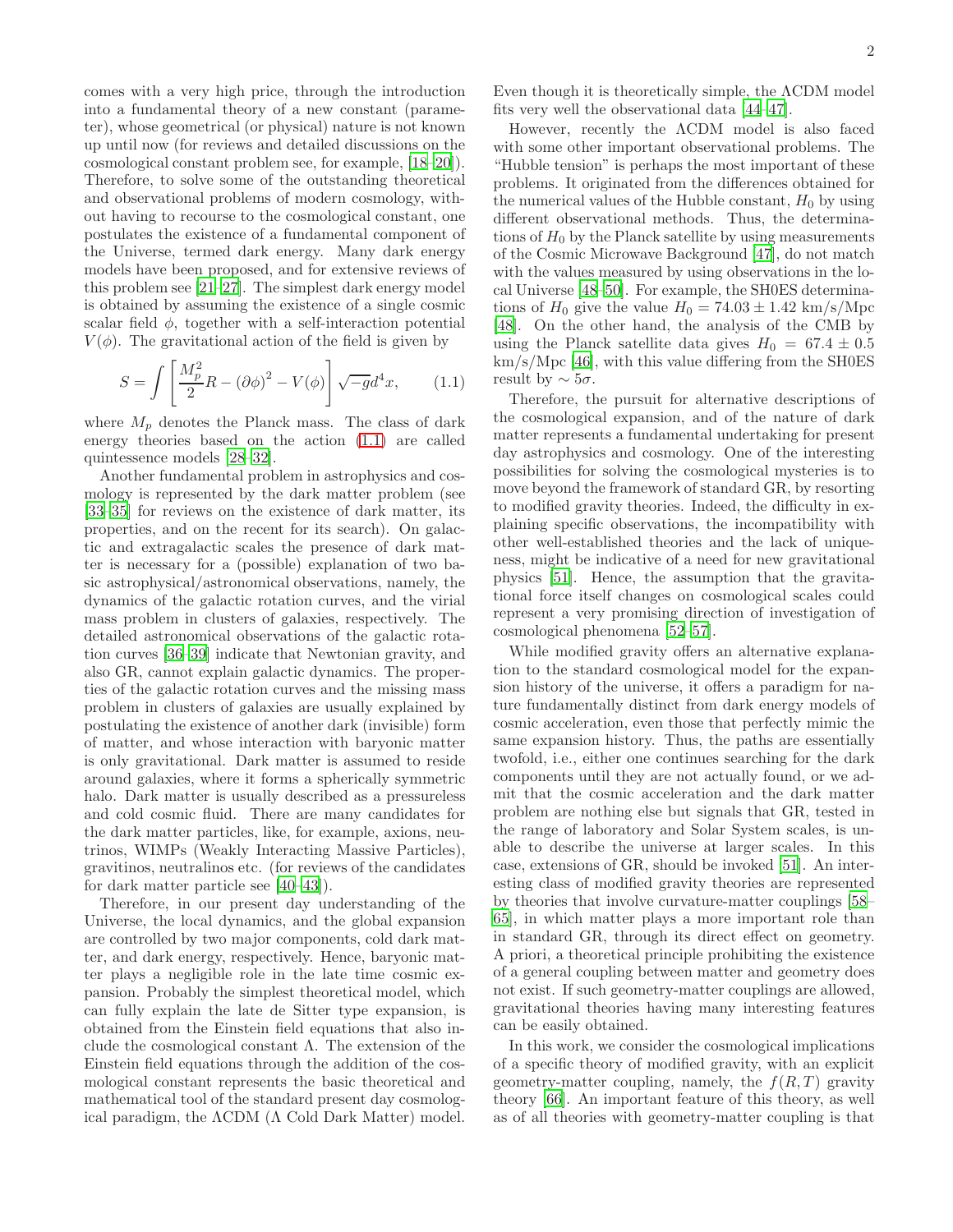the covariant divergence of the energy-momentum ten-sor does not vanish [\[67](#page-15-4), [68\]](#page-15-5), and hence  $T_{\mu\nu}$  is no longer conserved. This non-conservation leads to the possibility of an energy/matter transfer from the gravitational field to ordinary matter, and therefore it may involve matter creation processes.

Hence, inspired by the basic principles of the thermodynamic of open systems, we investigate the possibility of gravitationally induced particle production in  $f(R,T)$ modified gravity, and, more exactly, in its scalar-tensor representation [\[69,](#page-15-6) [70\]](#page-15-7). We explore the physical and cosmological implications of the non-conservation of the theory, which we associate with particle creation, by using the formalism of irreversible thermodynamics of open system, in the presence of matter creation [\[71,](#page-15-8) [72](#page-15-9)]. A covariant formulation of the irreversible thermodynamics was developed in [\[73](#page-15-10)]. In fact, irreversible thermodynamics and thermodynamics of open systems is a widely studied field, since it is useful in various applications [\[74](#page-15-11)– [84\]](#page-15-12).

We will obtain the particle creation rate and creation pressure in the scalar-tensor representation of the  $f(R,T)$ gravity, and we will discuss in detail their properties, and implications. Applied together with the gravitational field equations, the thermodynamics of open systems lead to a generalization of the standard ΛCDM cosmological paradigm, in which the particle creation rates and pressures are effectively considered as components of the cosmological fluid energy–momentum tensor. Moreover, the late time cosmic acceleration of the Universe can also be triggered by particle creation in the presence of nonminimal geometry-matter coupling. We also consider specific cosmological models, and we compare the predictions of the scalar-tensor representation of the  $f(R,T)$  gravity with the ΛCDM scenario, and with the observational data for the Hubble function. Moreover, the properties of the particle creation rates, of the creation pressures, and the entropy generation through gravitational matter production are investigate in both low and high redshift limits.

This article is organised in the following manner: In Section [II,](#page-2-0) we outline the geometrical and the scalar-tensor representations (which will be the adopted throughout this work) of  $f(R, T)$  gravity, and present the modified field equation as well as the conservation equation. In Section [III,](#page-3-0) the generalized Friedmann equations, describing the large scale evolution of the cosmological fluid, are written down. Furthermore, we explore the physical implications of the generalized Friedmann equations in the framework of the thermodynamics of open systems, and we investigate the thermodynamical implications of  $f(R, T)$  gravity, by assuming that the nonconservation of the energy-momentum describes an irreversible matter creation process. In Section [IV,](#page-7-0) we consider several specific cosmological models by specifying the functional form of the potential  $V(\varphi, \psi)$ , and we perform a detailed comparison of the theoretical models with the cosmological observations, and with the predic3

tions of the standard ΛCDM scenario. We summarize and discuss our results in Section [V.](#page-12-0)

# <span id="page-2-0"></span>II. FIELD EQUATIONS OF  $f(R,T)$  GRAVITY

In the present section, we introduce the action principle for the  $f(R, T)$  gravity theory, and we present its scalar-tensor representation with the help of two independent scalar fields.

## A. Geometrical Representation

We assume that the action for  $f(R,T)$  gravity is given by the following expression [\[66\]](#page-15-3)

<span id="page-2-1"></span>
$$
S = \frac{1}{2\kappa^2} \int_{\Omega} \sqrt{-g} f(R, T) d^4 x + \int_{\Omega} \sqrt{-g} \mathcal{L}_m d^4 x, \quad (2.1)
$$

where  $\kappa^2 = 8\pi G$ , G is the universal gravitational constant,  $\Omega$  is the 4-dimensional spacetime manifold on which a set of coordinates  $x^{\mu}$  is defined, g is the determinant of the metric tensor  $g_{\mu\nu}$ .  $f(R,T)$  is an arbitrary well-behaved function of the Ricci scalar  $R = g^{\mu\nu} R_{\mu\nu}$ , where  $R_{\mu\nu}$  is the Ricci tensor, and the trace of the energymomentum tensor  $T = g^{\mu\nu} T_{\mu\nu} T_{\mu\nu}$ , which is defined in terms of the variation of the matter Lagrangian  $\mathcal{L}_m$  as

$$
T_{\mu\nu} = -\frac{2}{\sqrt{-g}} \frac{\delta\left(\sqrt{-g}\mathcal{L}_m\right)}{\delta g^{\mu\nu}}.
$$
 (2.2)

Throughout this work we adopt a system of geometrized units, where  $G = c = 1$ , and therefore  $\kappa^2 = 8\pi$ .

By varying the action [\(2.1\)](#page-2-1) with respect to the metric tensor  $g_{\mu\nu}$ , we obtain the following gravitational field equations of  $f(R, T)$  gravity (see Ref. [\[66\]](#page-15-3) for details)

<span id="page-2-2"></span>
$$
f_R R_{\mu\nu} - \frac{1}{2} g_{\mu\nu} f(R, T) + (g_{\mu\nu} \Box - \nabla_{\mu} \nabla_{\nu}) f_R
$$
  
=  $\kappa^2 T_{\mu\nu} - f_T (T_{\mu\nu} + \Theta_{\mu\nu}),$  (2.3)

where  $f_R$  and  $f_T$  denote partial derivatives of f with respect to R and T, respectively,  $\nabla_{\mu}$  is the covariant derivative and  $\Box \equiv \nabla^{\sigma} \nabla_{\sigma}$  is the D'Alembert operator, both defined in terms of the metric tensor  $g_{\mu\nu}$ . The tensor  $\Theta_{\mu\nu}$  is defined as

$$
\Theta_{\mu\nu} \equiv g^{\rho\sigma} \frac{\delta T_{\rho\sigma}}{\delta g^{\mu\nu}}.
$$
\n(2.4)

By taking the divergence of Eq. [\(2.3\)](#page-2-2) and using the geometric identity  $(\Box \nabla_{\nu} - \nabla_{\nu} \Box) f_R = R_{\mu\nu} \nabla^{\mu} f_R$ , one finds that the conservation equation for  $f(R,T)$  gravity is the following

$$
(\kappa^2 - f_T)\nabla^\mu T_{\mu\nu} = (T_{\mu\nu} + \Theta_{\mu\nu})\nabla^\mu f_T
$$
  
+  $f_T \nabla^\mu \Theta_{\mu\nu} + f_R \nabla^\mu R_{\mu\nu} - \frac{1}{2}g_{\mu\nu}\nabla^\mu f.$  (2.5)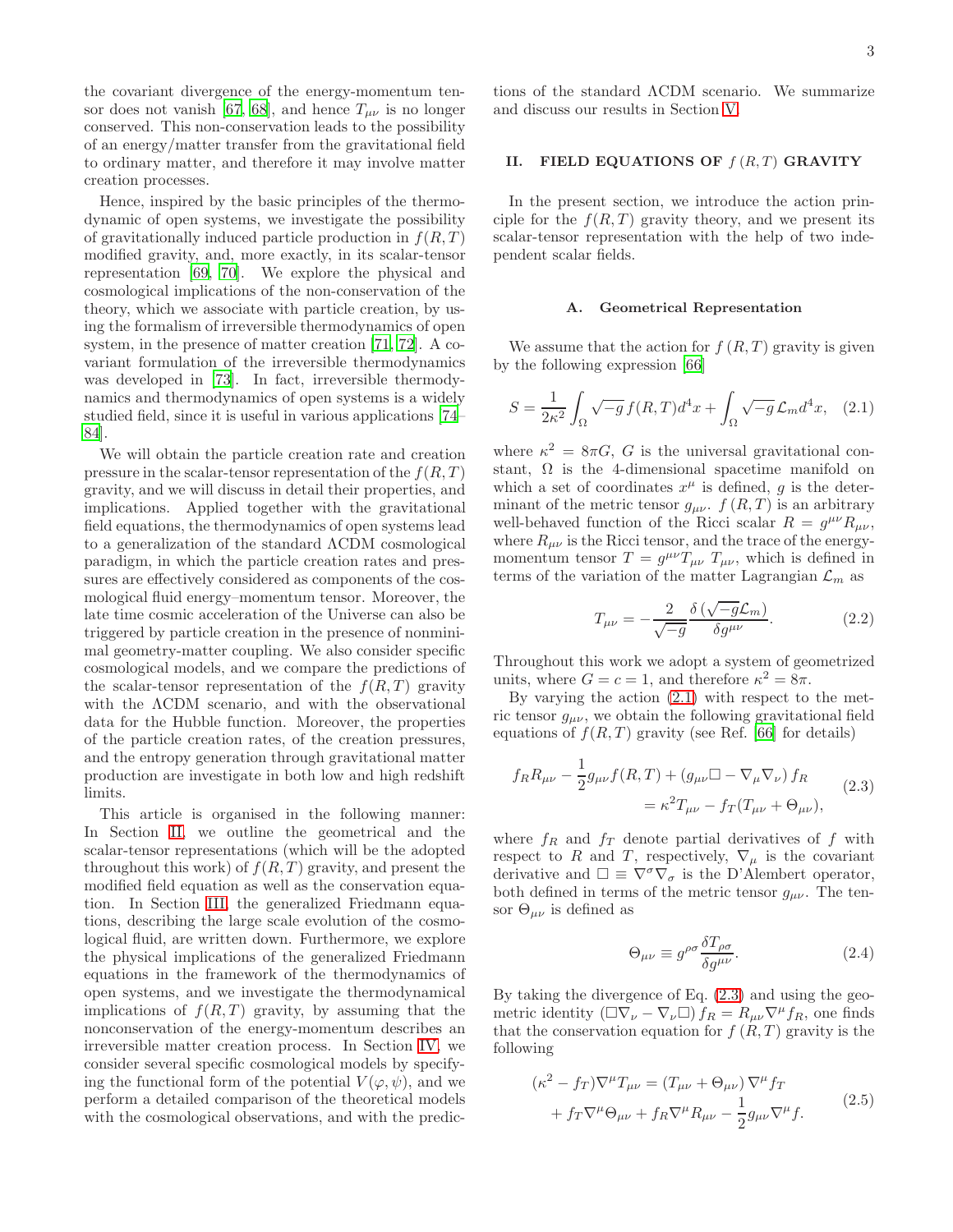As we can see the covariant divergence of the energymomentum tensor of matter does not vanish. We interpret this result as an exchange of energy and momentum between geometry and matter, as a consequence of the geometry-matter coupling encapsulated in the trace T of the energy-momentum tensor of matter. Next we consider the scalar-tensor representation of this theory, which will be used throughout this work.

#### B. Scalar-Tensor Representation

 $f(R,T)$  gravity can be rewritten in a dynamically equivalent scalar-tensor representation with two scalar fields [\[70](#page-15-7)]. First, one introduces two auxiliary fields  $\alpha$ and  $\beta$  and rewrites the action [\(2.1\)](#page-2-1) in the form

<span id="page-3-1"></span>
$$
S = \frac{1}{2\kappa^2} \int_{\Omega} \sqrt{-g} \left[ f(\alpha, \beta) + (R - \alpha) f_{\alpha} \right]
$$

$$
+ (T - \beta) f_{\beta} \right] d^4 x + \int_{\Omega} \sqrt{-g} \mathcal{L}_m d^4 x, \qquad (2.6)
$$

where the subscripts  $\alpha$  and  $\beta$  in f denote its partial derivatives with respect to these variables, respectively.

We define the two scalar fields  $\varphi$  and  $\psi$  and a scalar interaction potential  $V(\varphi, \psi)$  in the forms

<span id="page-3-3"></span>
$$
\varphi \equiv \frac{\partial f}{\partial R}, \qquad \psi \equiv \frac{\partial f}{\partial T}, \tag{2.7}
$$

<span id="page-3-4"></span>
$$
V(\varphi, \psi) \equiv -f(\alpha, \beta) + \varphi \alpha + \psi \beta, \qquad (2.8)
$$

so that the action  $(2.6)$  is rewritten in the equivalent scalar-tensor representation as

<span id="page-3-2"></span>
$$
S = \frac{1}{2\kappa^2} \int_{\Omega} \sqrt{-g} \left[ \varphi R + \psi T - V(\varphi, \psi) \right] d^4 x + \int_{\Omega} \sqrt{-g} \mathcal{L}_m d^4 x.
$$
 (2.9)

The action [\(2.9\)](#page-3-2) depends on three independent variables, the metric  $g_{\mu\nu}$  and the two scalar fields  $\varphi$  and  $\psi$ . Varying the action with respect to the metric  $g_{\mu\nu}$  yields the following gravitational field equations

<span id="page-3-5"></span>
$$
\varphi R_{\mu\nu} - \frac{1}{2} g_{\mu\nu} (\varphi R + \psi T - V)
$$
  
–  $(\nabla_{\mu} \nabla_{\nu} - g_{\mu\nu} \square) \varphi = \kappa^2 T_{\mu\nu} - \psi (T_{\mu\nu} + \Theta_{\mu\nu}).$  (2.10)

This field equation can also be obtained directly from Eq.  $(2.3)$  by using the definitions shown in Eqs.  $(2.7)$ and [\(2.8\)](#page-3-4), with  $\alpha = R$  and  $\beta = T$ . Taking the variation of Eq. [\(2.9\)](#page-3-2) with respect to the scalar fields  $\varphi$  and  $\psi$  yield the following relations

<span id="page-3-6"></span>
$$
V_{\varphi} = R, \tag{2.11}
$$

<span id="page-3-7"></span>
$$
V_{\psi} = T, \tag{2.12}
$$

respectively, where the subscripts in  $V_{\varphi}$  and  $V_{\psi}$  denote the derivatives of the potential  $V(\varphi, \psi)$  with respect to the variables  $\varphi$  and  $\psi$ , respectively.

Additionally, using the definitions [\(2.7\)](#page-3-3) and [\(2.8\)](#page-3-4), and the geometrical result  $\nabla^{\mu} [R_{\mu\nu} - (1/2) R g_{\mu\nu}] = 0$ , the conservation equation for  $f(R,T)$  gravity in the scalartensor representation becomes

<span id="page-3-8"></span>
$$
(\kappa^2 - \psi)\nabla^{\mu}T_{\mu\nu} = (T_{\mu\nu} + \Theta_{\mu\nu})\nabla^{\mu}\psi + \psi\nabla^{\mu}\Theta_{\mu\nu} - \frac{1}{2}g_{\mu\nu}[R\nabla^{\mu}\varphi + \nabla^{\mu}(\psi T - V)].
$$
 (2.13)

The results obtained in this subsection will be used to explore cosmological solutions in the next section.

## <span id="page-3-0"></span>III. COSMOLOGICAL EVOLUTION

In order to consider the cosmological evolution in the scalar-tensor formulation of  $f(R,T)$  gravity, we obtain first the generalized Friedmann equations corresponding to the Friedmann-Lemaitre-Robertson-Walker metric. Then, after a brief presentation of the thermodynamic of open systems, we proceed to apply it systematically to the cosmological models in the  $f(R,T)$  gravity theory. The particle creation rates, the creation pressures, as well as the entropy and temperature evolutions are considered in detail.

# A. Spacetime geometry, and generalized Friedmann equations

In this work, we assume that the Universe is described by an homogeneous and isotropic flat FLRW spacetime metric, given in spherical coordinates  $(t, r, \theta, \phi)$  by

<span id="page-3-10"></span>
$$
ds^{2} = -dt^{2} + a^{2}(t) \left[ dr^{2} + r^{2} \left( d\theta^{2} + \sin^{2} \theta d\phi^{2} \right) \right], (3.1)
$$

where  $a(t)$  is the scale factor. In addition to this, we also assume that matter is described by a perfect fluid:

$$
T_{\mu\nu} = (\rho + p)u_{\mu}u_{\nu} + pg_{\mu\nu},
$$
\n(3.2)

where  $\rho$  is the energy density,  $p$  is the isotropic pressure, and  $u^{\mu}$  is the fluid 4-velocity satisfying the normalization condition  $u_{\mu}u^{\mu} = -1$ . Taking the matter Lagrangian to be  $\mathcal{L}_m = p$  [\[85](#page-15-13)], the tensor  $\Theta_{\mu\nu}$  takes the form

$$
\Theta_{\mu\nu} = -2T_{\mu\nu} + pg_{\mu\nu}.\tag{3.3}
$$

To preserve the homogeneity and isotropy of the solution, all physical quantities are assumed to depend solely on the time coordinate t, i.e.,  $\rho = \rho(t)$ ,  $p = p(t)$ ,  $\varphi = \varphi(t)$ , and  $\psi = \psi(t)$ . Under these assumptions, one obtains two independent field equations from Eq. [\(2.10\)](#page-3-5), namely, the modified Friedmann equation and the modified Raychaudhuri equation, which take the following forms

<span id="page-3-9"></span>
$$
\dot{\varphi}\left(\frac{\dot{a}}{a}\right) + \varphi\left(\frac{\dot{a}}{a}\right)^2 = \frac{8\pi}{3}\rho + \frac{\psi}{2}\left(\rho - \frac{1}{3}p\right) + \frac{1}{6}V,\quad(3.4)
$$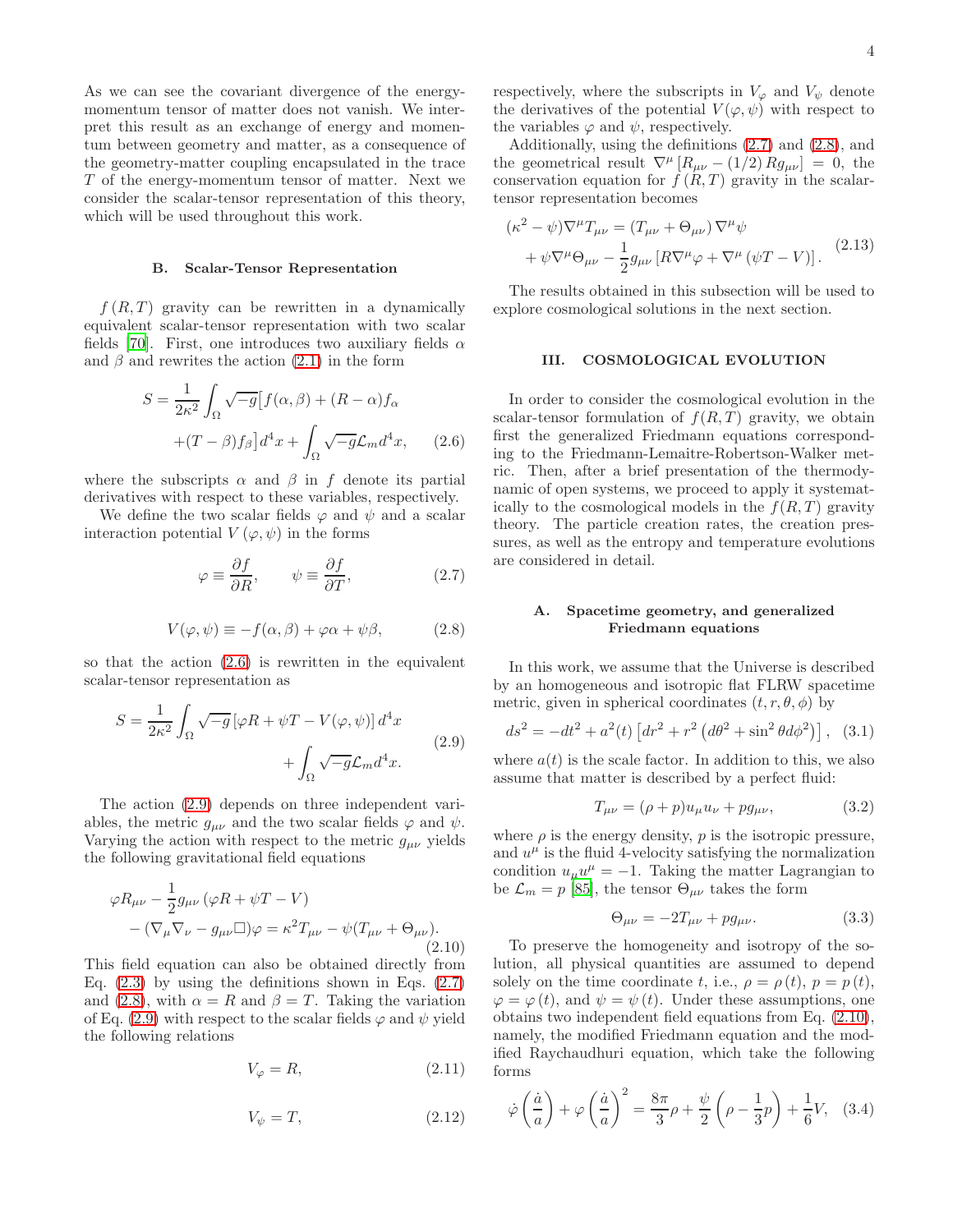<span id="page-4-3"></span>
$$
\ddot{\varphi} + 2\dot{\varphi}\left(\frac{\dot{a}}{a}\right) + \varphi\left(\frac{2\ddot{a}}{a} + \frac{\dot{a}^2}{a^2}\right) = -8\pi p
$$
  
 
$$
+\frac{\psi}{2}(\rho - 3p) + \frac{1}{2}V,
$$
 (3.5)

respectively, where overdots denote derivatives with respect to time. Furthermore, the equations of motion for the scalar fields  $\varphi$  and  $\psi$  from Eqs. [\(2.11\)](#page-3-6) and [\(2.12\)](#page-3-7) become

<span id="page-4-1"></span>
$$
V_{\varphi} = R = 6\left(\frac{\ddot{a}}{a} + \frac{\dot{a}^2}{a^2}\right),\tag{3.6}
$$

<span id="page-4-2"></span>
$$
V_{\psi} = T = 3p - \rho,\tag{3.7}
$$

respectively. Finally, the conservation equation from Eq. [\(2.13\)](#page-3-8) in this framework takes the form

<span id="page-4-0"></span>
$$
\dot{\rho} + 3(\rho + p) \left(\frac{\dot{a}}{a}\right) = \frac{3}{8\pi} \left\{ \dot{\varphi} \left(\frac{\ddot{a}}{a} + \frac{\dot{a}^2}{a^2} - \frac{1}{6}V_{\varphi} \right) - \dot{\psi} \left(\frac{1}{2}\rho - \frac{1}{6}p + \frac{1}{6}V_{\psi} \right) - \psi \left[\frac{\dot{a}}{a}(\rho + p) + \frac{1}{2}\dot{\rho} - \frac{1}{6}\dot{p}\right] \right\}.
$$
\n(3.8)

The system of Eqs.  $(3.4)$ – $(3.8)$  forms a system of five equations from which only four are linearly independent. To prove this feature, one can take the time derivative of Eq.  $(3.4)$ , use Eqs.  $(3.6)$  and  $(3.7)$  to eliminate the partial derivatives  $V_{\varphi}$  and  $V_{\psi}$ , use the conservation equa-tion in Eq. [\(3.8\)](#page-4-0) to eliminate the time derivative  $\dot{\rho}$ , and use the Raychaudhuri equation in Eq. [\(3.5\)](#page-4-3) to eliminate the second time derivative  $\ddot{a}$ , thus recovering the original equation. Thus, one of these equations can be discarded from the system without loss of generality. Given the complicated nature of Eq. [\(3.5\)](#page-4-3), we chose to discard this equation and consider only Eqs. [\(3.4\)](#page-3-9), [\(3.6\)](#page-4-1), [\(3.7\)](#page-4-2), and [\(3.8\)](#page-4-0).

By introducing the Hubble function  $H = \dot{a}/a$ , the system of cosmological field equations takes the form

<span id="page-4-4"></span>
$$
3H^2 = 8\pi \frac{\rho}{\varphi} + \frac{3\psi}{2\varphi} \left(\rho - \frac{1}{3}p\right) + \frac{1}{2}\frac{V}{\varphi} - 3H\frac{\dot{\varphi}}{\varphi},\qquad(3.9)
$$

<span id="page-4-5"></span>
$$
2\dot{H} + 3H^2 = -8\pi \frac{p}{\varphi} + \frac{\psi}{2\varphi} (\rho - 3p) + \frac{1}{2} \frac{V}{\varphi} - \frac{\ddot{\varphi}}{\varphi} - 2H \frac{\dot{\varphi}}{\varphi},
$$
\n(3.10)

<span id="page-4-8"></span>
$$
V_{\varphi} = 6\left(\dot{H} + 2H^2\right), \qquad V_{\psi} = 3p - \rho, \tag{3.11}
$$

<span id="page-4-9"></span>
$$
\dot{\rho} + 3H(\rho + p) = \frac{3}{8\pi} \left\{ -\frac{\dot{\psi}}{2} \left( \rho - \frac{p}{3} + \frac{V_{\psi}}{3} \right) -\psi \left[ H(\rho + p) + \frac{1}{2} \left( \dot{\rho} - \frac{1}{3} \dot{p} \right) \right] \right\} 3.12
$$

As an indicator of the decelerating/accelerating nature of the cosmological evolution we consider the deceleration parameter q, defined as

$$
q = \frac{d}{dt} \frac{1}{H} - 1 = -\frac{\dot{H}}{H^2} - 1.
$$
 (3.13)

With the use of the generalized Friedmann equations  $(3.9)$  and  $(3.10)$  we obtain for q the expression

$$
q = \frac{1}{2} + \frac{3\left[4\pi\frac{p}{\varphi} - \frac{\psi}{4\varphi}\left(\rho - 3p\right) - \frac{V}{4\varphi} + \frac{\ddot{\varphi}}{2\varphi} + H\frac{\dot{\varphi}}{\varphi}\right]}{8\pi\frac{p}{\varphi} + \frac{\psi}{2\varphi}\left(\rho - 3p\right) + \frac{V}{2\varphi} - 3H\frac{\dot{\varphi}}{\varphi}}.
$$
\n(3.14)

Note that, in general, modified theories of gravity with geometry-matter couplings [\[56](#page-15-14), [58](#page-15-1)[–68](#page-15-5)] imply the nonconservation of the matter stress-energy tensor  $\nabla_{\mu}T^{\mu\nu}\neq$ 0, which may entail a transfer of energy from the geometry to the matter sector [\[51](#page-14-28), [74,](#page-15-11) [75,](#page-15-15) [84\]](#page-15-12).

# B. Thermodynamic interpretation and matter creation

Here, we consider the formalism of irreversible matter creation of thermodynamics of open systems considered in the context of cosmology, as described in the ground breaking work by Prigogine and collaborators [\[72\]](#page-15-9). In this formalism, the Universe is seen as an open system, and the description of particle creation is based on the reinterpretation of the energy-momentum tensor of matter by including a matter creation term in the conservation laws.

Let us consider an open system of volume  $V$  containing  $N(t)$  particles, with an energy density  $\rho$  and a thermodynamic pressure p, respectively. For such a system, the thermodynamical conservation equation, written in its most general form, is given by

<span id="page-4-6"></span>
$$
d(\rho V) = dQ - pdV + \frac{h}{n}d(nV), \qquad (3.15)
$$

where  $dQ$  is the heat received by the system during time dt,  $h = \rho + p$  is the enthalpy per unit volume and  $n = N/V$  is the particle number density. Unlike isolated or closed systems, where the number of particles remain constant, the thermodynamical conservation of energy in open systems contains a term that expresses the matter creation/annihilation processes that can occur within the system. The second law of thermodynamics takes the following form

<span id="page-4-7"></span>
$$
dS = d_e S + d_i S \ge 0,\t\t(3.16)
$$

where  $d_eS$  is the entropy flow and  $d_iS$  is the entropy creation. The first term can be seen as measure of the variation of the system's homogeneity and the latter is the part of entropy that is solely related to matter creation.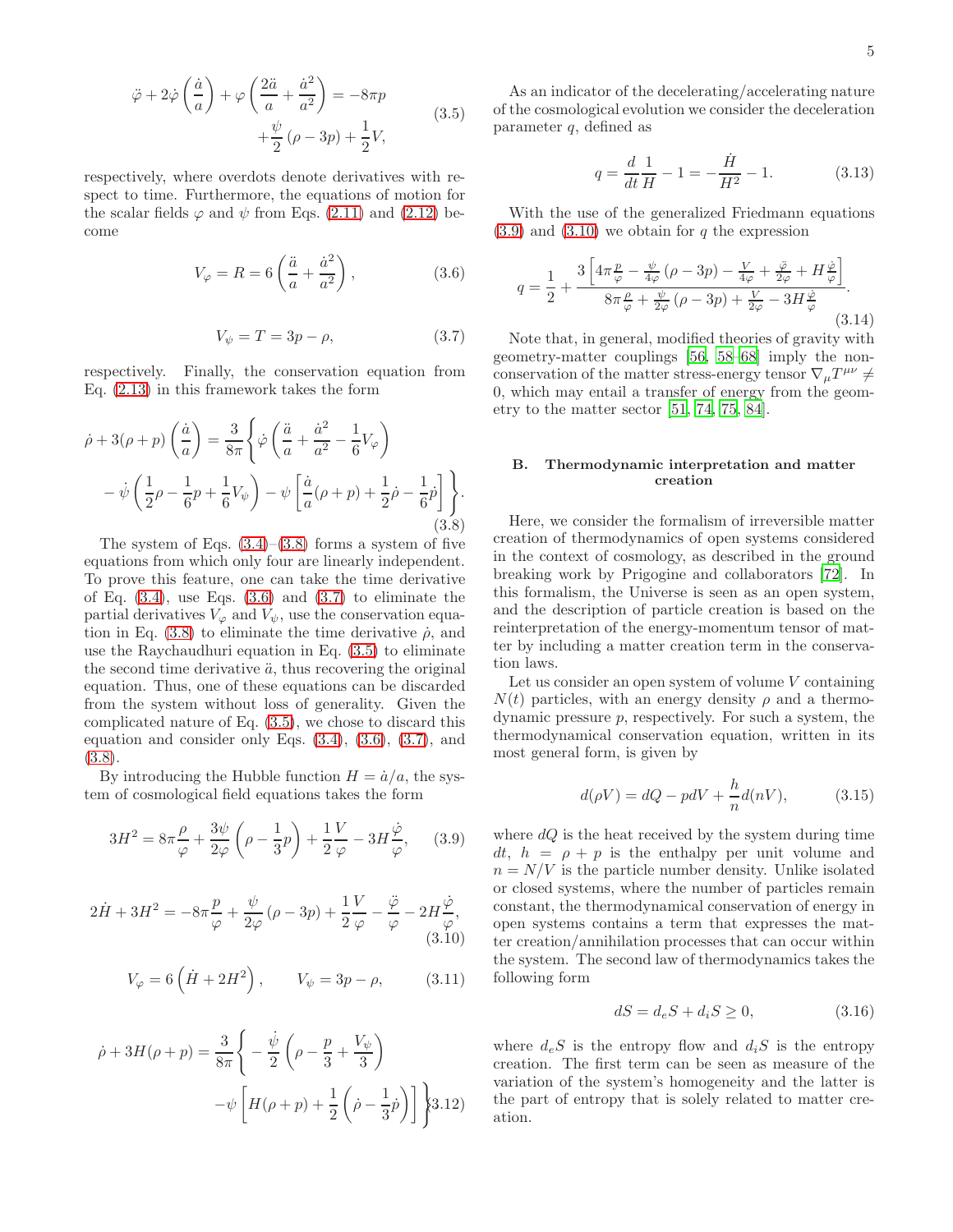To find expressions for these two quantities, one starts by writing the total differential of the entropy

<span id="page-5-0"></span>
$$
\mathcal{T}dS = d(\rho V) + pdV - \mu d(nV), \qquad (3.17)
$$

where  $\mu$  is the chemical potential, and  $\mathcal T$  is the thermodynamic temperature. By using Eq. [\(3.15\)](#page-4-6) and the thermodynamical relation  $\mu n = h - \mathcal{T}s$ , where  $s = S/V$ is the entropy density, one can then write Eq. [\(3.17\)](#page-5-0) in a more convenient way

$$
\mathcal{T}dS = dQ + \mathcal{T}\frac{s}{n}d(nV). \tag{3.18}
$$

But Eq. [\(3.16\)](#page-4-7) implies that

$$
\mathcal{T}dS = \mathcal{T}d_eS + \mathcal{T}d_iS,\tag{3.19}
$$

and thus it is possible to obtain directly an expression for the entropy flow and for the entropy creation, respectively

<span id="page-5-7"></span>
$$
d_e S = \frac{dQ}{\mathcal{T}}, \qquad d_i S = \frac{s}{n} d(nV). \tag{3.20}
$$

Since entropy flow can be seen as a measure of the variation of the system's homogeneity, if we consider an homogeneous system, the variation of homogeneity is zero. Therefore, the entropy flow vanishes in a system with this specific configuration. This means that in homogeneous systems we expect adiabatic processes to occur and for that reason matter creation is the only contribution to entropy production

<span id="page-5-6"></span>
$$
dS = d_i S = \frac{s}{n} d(nV) \ge 0.
$$
 (3.21)

We now apply the formalism of irreversible matter creation of thermodynamics of open systems to cosmology. For that, let us consider an homogeneous and isotropic Universe as an open system with volume  $V$  containing  $N(t)$  particles, an energy density  $\rho$  and thermodynamic pressure  $p$ , described by Eq.  $(3.1)$ . Since we are considering an isotropic and homogeneous Universe, the volume can be expressed in terms of the scale factor,  $V = a^3(t)$ . Then, Eq. [\(3.15\)](#page-4-6) can be rewritten in terms of (total) time derivatives of the physical quantities as

<span id="page-5-1"></span>
$$
\frac{d}{dt}\left(\rho a^3\right) + p\frac{d}{dt}a^3 = \frac{dQ}{dt} + \frac{\rho + p}{n}\frac{d}{dt}\left(na^3\right). \tag{3.22}
$$

As we have seen before, homogeneous systems do not receive heat. Since the Universe we are considering is homogeneous, we conclude that the heat received by it remains constant over time, i.e  $dQ/dt = 0$ . This result allow us to reformulate Eq. [\(3.22\)](#page-5-1) in an equivalent form

<span id="page-5-2"></span>
$$
\dot{\rho} + 3H(\rho + p) = \frac{\rho + p}{n}(\dot{n} + 3Hn). \tag{3.23}
$$

Furthermore, by comparing Eq. [\(3.23\)](#page-5-2) with Eq. [\(3.8\)](#page-4-0) we conclude that, in the formalism of thermodynamics of open systems, the latter also constitutes the thermodynamical conservation equation for the Universe, in which the presence of the two scalar fields,  $\varphi$  and  $\psi$ , contribute to particle creation in an homogeneous and isotropic geometry, with the time variation of the particle number density obtained as

<span id="page-5-3"></span>
$$
\dot{n} + 3Hn = \Gamma n,\tag{3.24}
$$

where  $\Gamma$  is the particle creation rate. Substituting Eq. [\(3.24\)](#page-5-3) into Eq. [\(3.23\)](#page-5-2) we get the energy conservation equation in an alternative form

<span id="page-5-4"></span>
$$
\dot{\rho} + 3H(\rho + p) = (\rho + p)\Gamma.
$$
 (3.25)

Therefore, by using Eq.  $(3.8)$  and Eq.  $(3.25)$  we find that the particle creation rate in the scalar-tensor representation of  $f(R, T)$  gravity assumes the following form

$$
\Gamma = \frac{3}{8\pi} \frac{1}{\rho + p} \left[ \dot{\varphi} \left( \frac{\ddot{a}}{a} + \frac{\dot{a}^2}{a^2} - \frac{1}{6} V_{\varphi} \right) - \dot{\psi} \left( \frac{1}{2} \rho - \frac{1}{6} p + \frac{1}{6} V_{\psi} \right) - \psi \left( \frac{\dot{a}}{a} (\rho + p) + \frac{1}{2} \dot{\rho} - \frac{1}{6} \dot{p} \right) \right].
$$
 (3.26)

Substituting  $V_{\varphi}$  and  $V_{\psi}$  by their expressions, Eqs. [\(3.6\)](#page-4-1) and [\(3.7\)](#page-4-2), respectively, and using Eq. [\(3.25\)](#page-5-4) we obtain a simplified expression for the particle creation rate

<span id="page-5-5"></span>
$$
\Gamma = -\frac{\psi}{8\pi + \psi} \left( \frac{d}{dt} \ln \psi + \frac{1}{2} \frac{\dot{\rho} - \dot{p}}{\rho + p} \right). \tag{3.27}
$$

For adiabatic transformations describing irreversible particle creation in an open thermodynamic system, the first law of thermodynamics can be rewritten as an effective energy conservation equation

$$
\frac{d}{dt} \left( \rho a^3 \right) + \left( p + p_c \right) \frac{d}{dt} a^3 = 0, \tag{3.28}
$$

where we have introduced the creation pressure  $p_c$ , a supplementary pressure that must be considered in open systems because of irreversible matter creation processes. Expressing the equation above in an equivalent manner

$$
\frac{d}{dt}\left(\rho a^3\right) + p\frac{d}{dt}a^3 = -p_c\frac{d}{dt}a^3\tag{3.29}
$$

and comparing it with Eq. [\(3.22\)](#page-5-1), after some simplifications we can write the creation pressure as

$$
p_c = -\frac{\rho + p}{3H} \Gamma.
$$
 (3.30)

Therefore, to determine the creation pressure it is enough to know the particle creation rate. Consequently, by using Eq. [\(3.27\)](#page-5-5), we find that the creation pressure in the scalar-tensor representation of  $f(R,T)$  gravity takes the following form

$$
p_c = \frac{\rho + p}{3H} \frac{\psi}{8\pi + \psi} \left( \frac{d}{dt} \ln \psi + \frac{1}{2} \frac{\dot{\rho} - \dot{p}}{\rho + p} \right). \tag{3.31}
$$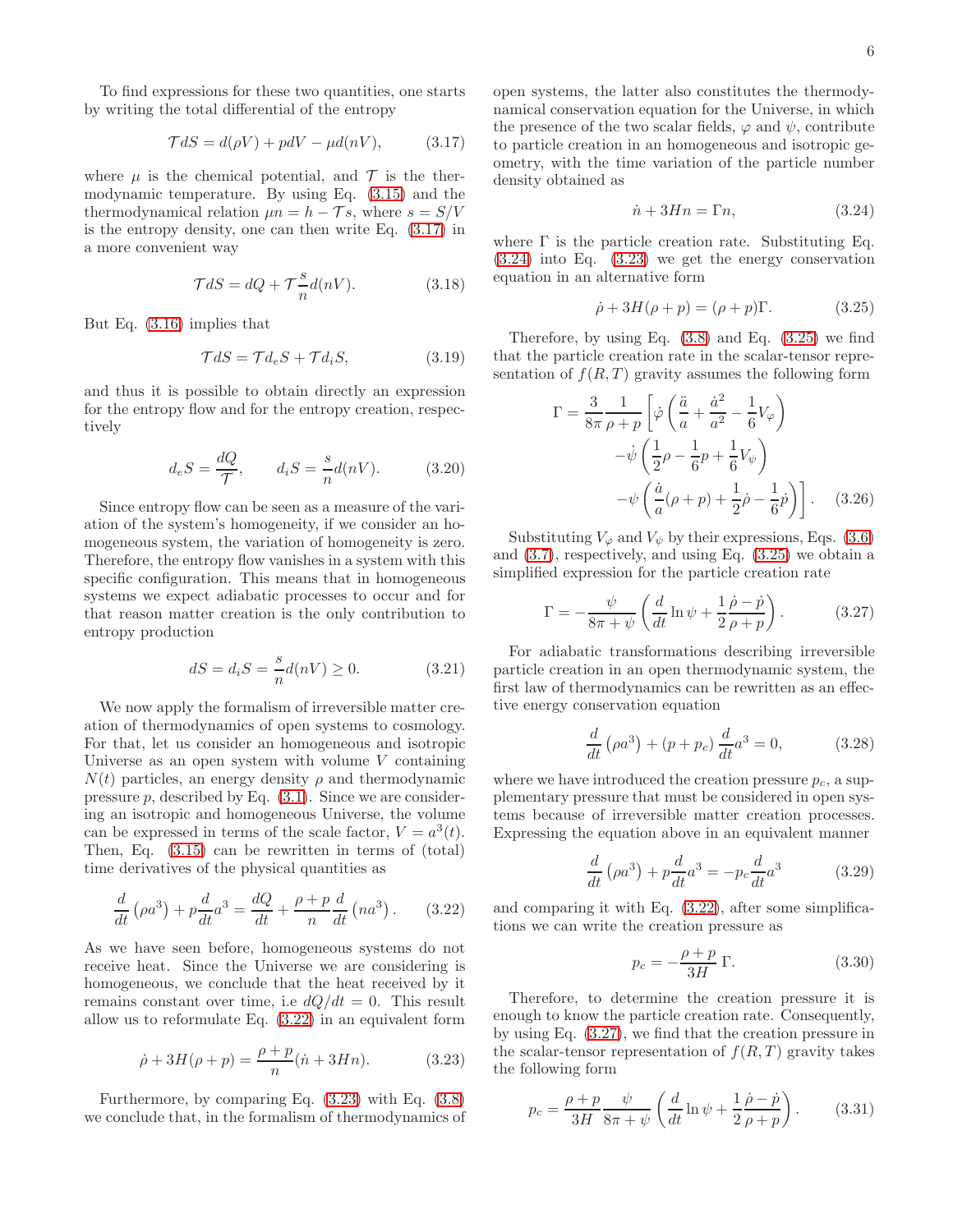These results are consistent with [\[74\]](#page-15-11) because of our definition of the field  $\psi$ , present in Eq. [\(2.7\)](#page-3-3), therefore proving the equivalence between the geometrical representation and the scalar-tensor representation of  $f(R,T)$ gravity.

Note that both the creation rate and creation pressure only depend on the scalar field  $\psi$ , which is the one associated with the trace of the energy-momentum tensor. This means there is a contribution to matter creation from the variation in the degree of freedom that encapsulates the coupling between geometry and matter. Hence, we conclude that geometry-matter couplings induce particle production. In the limit where the function  $f$  does not depend on T, we regain the usual  $f(R)$  gravity theory in which the covariant divergence of the energy-momentum tensor of matter is zero. This conservation, as it happens with GR, lead to the vanishing of the creation rate and of the creation pressure.

#### C. Entropy and temperature evolution

We now recall the 2nd law of thermodynamics in the context of open systems, Eq. [\(3.16\)](#page-4-7), to explore the entropy evolution. We saw earlier that the condition of homogeneity implies the vanishing of the entropy flow,  $d_eS = 0$ , which means the only contribution to entropy production is due to entropy creation, and consequently Eq. [\(3.16\)](#page-4-7) becomes Eq. [\(3.21\)](#page-5-6). Following our previous assumptions, that the Universe is both homogeneous and isotropic, by taking the total time derivative of Eq. [\(3.21\)](#page-5-6) and using the expression for the entropy creation, present in Eq. [\(3.20\)](#page-5-7), the comoving volume written in terms of the scale factor,  $V = a^3(t)$ , the definition of entropy density  $(s = S/V)$  and Eq. [\(3.24\)](#page-5-3), one can obtain the following expression for the entropy temporal evolution

<span id="page-6-1"></span>
$$
\frac{dS}{dt} = \Gamma S \ge 0,\tag{3.32}
$$

whose general solution is

<span id="page-6-0"></span>
$$
S(t) = S_0 \exp\left[\int_0^t \Gamma(t') dt'\right],\tag{3.33}
$$

with  $S_0 = S(0)$  constant. Therefore, in an homogeneous and isotropic geometry, in the formalism of irreversible matter creation, what causes the time variation of the entropy is the particle creation rate. Substituting Eq. [\(3.27\)](#page-5-5) into Eq. [\(3.33\)](#page-6-0), we obtain the expression for the entropy in scalar-tensor  $f(R, T)$  gravity

$$
S(t) = S_0 \exp\left[-\int_0^t \frac{\psi}{8\pi + \psi} \left(\frac{d}{dt} \ln \psi + \frac{1}{2} \frac{\dot{\rho} - \dot{p}}{\rho + p}\right) dt\right].
$$
\n(3.34)

The entropy flux 4-vector  $S^{\mu}$  is defined as [\[73](#page-15-10)]

$$
S^{\mu} = n\sigma u^{\mu} \,, \tag{3.35}
$$

where  $\sigma = S/N$  is the entropy per particle (or characteristic entropy). Since  $S^{\mu}$  must obey the 2nd law of thermodynamics, hence we have the following condition

$$
\nabla_{\mu}S^{\mu} \ge 0, \tag{3.36}
$$

which is the second law of thermodynamics written in a covariant formulation. Therefore, to obtain the entropy production rate due to matter creation processes, one must determine the covariant derivative of the entropy flux 4-vector

$$
\nabla_{\mu}S^{\mu} = (\nabla_{\mu}n)\,\sigma u^{\mu} + n\,(\nabla_{\mu}\sigma)\,u^{\mu} + n\sigma\nabla_{\mu}u^{\mu}, \quad (3.37)
$$

which by using  $\nabla_{\mu}u^{\mu} = 3H$  and  $u^{\mu}\nabla_{\mu} = d/dt$  assumes the following form

$$
\nabla_{\mu}S^{\mu} = (\dot{n} + 3Hn)\sigma + n\dot{\sigma}.
$$
 (3.38)

To further simplify the expression above we take the time derivative of the Gibbs relation [\[73](#page-15-10)]

$$
n\mathcal{T}\dot{\sigma} = \dot{\rho} - \frac{\rho + p}{n}\dot{n},\tag{3.39}
$$

and use it in combination with the expression for the chemical potential

$$
\mu = \frac{h}{n} - \mathcal{T}\frac{s}{n} = \frac{\rho + p}{n} - \mathcal{T}\sigma,\tag{3.40}
$$

alongside Eqs. [\(3.23\)](#page-5-2) and [\(3.24\)](#page-5-3). With that, we obtain a compact form for the covariant derivative of the entropy flux 4-vector

<span id="page-6-2"></span>
$$
\nabla_{\mu}S^{\mu} = \Gamma s \ge 0. \tag{3.41}
$$

One can explore the similarities between Eqs. [\(3.32\)](#page-6-1) and [\(3.41\)](#page-6-2). Both entropy temporal evolution and entropy production rate depend on the particle creation rate, evidencing the fundamental role played by this quantity in the description of an homogeneous and isotropic Universe, in which matter creation processes occur. The only difference between the two is that the entropy production rate depends on the entropy density (as expected since we have a flux), while the entropy temporal evolution depends on the entropy itself. Substituting Eq. [\(3.27\)](#page-5-5) into Eq. [\(3.41\)](#page-6-2) we finally obtain the entropy production rate in the scalar-tensor  $f(R,T)$  gravity

$$
\nabla_{\mu}S^{\mu} = -\frac{\psi}{8\pi + \psi} \left(\frac{d}{dt}\ln\psi + \frac{1}{2}\frac{\dot{\rho} - \dot{p}}{\rho + p}\right)s \ge 0. \quad (3.42)
$$

Our objective now is to obtain the temperature evolution, similar to what was done above. A thermodynamic system is fundamentally described by the particle number density n and the temperature  $\mathcal T$ . In a thermodynamic equilibrium situation, the energy density  $\rho$  and the pressure  $p$  are determined from the equilibrium equations of state, given in a parametric form as

<span id="page-6-3"></span>
$$
\rho = \rho(n, \mathcal{T}), \qquad p = p(n, \mathcal{T}). \tag{3.43}
$$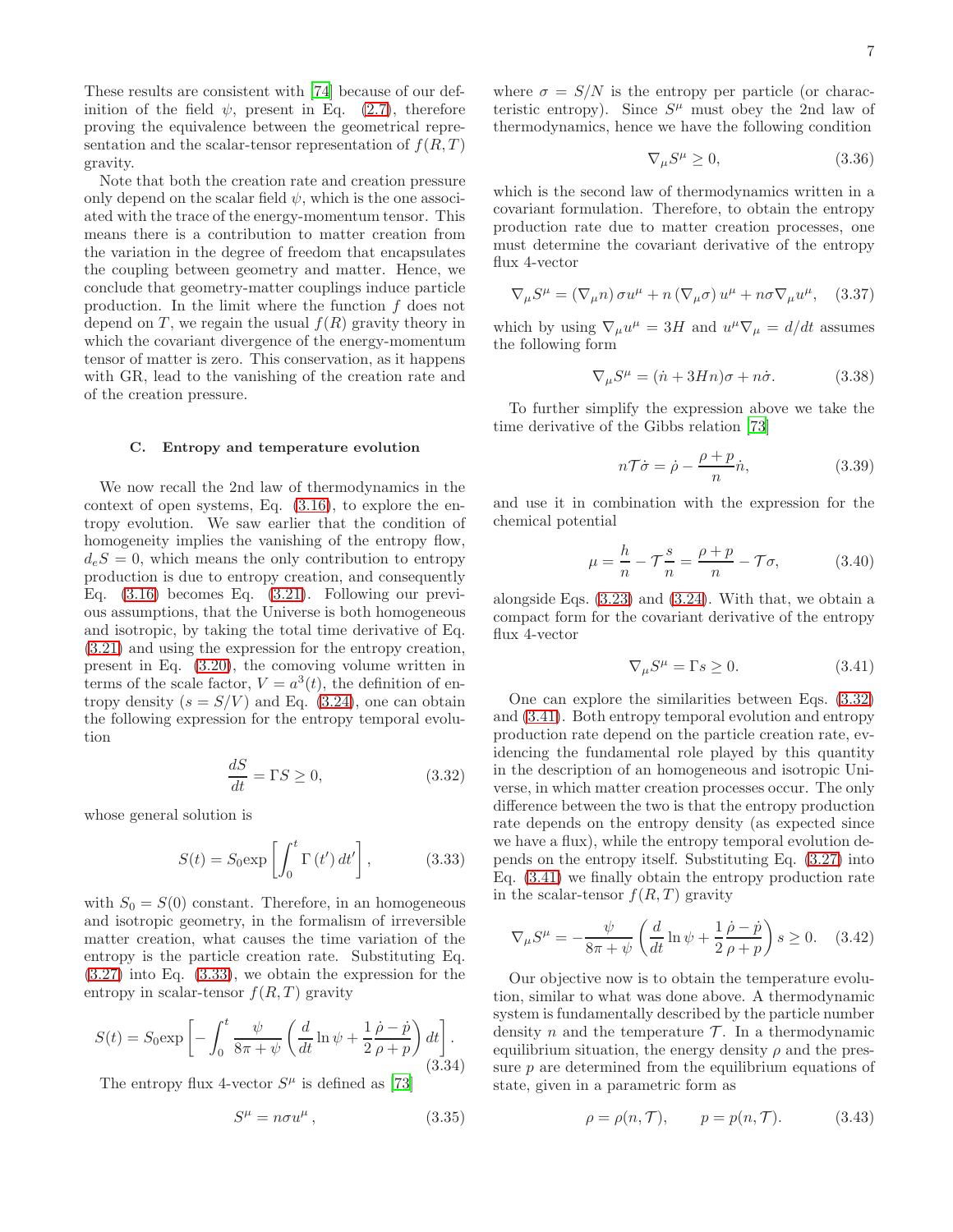Then, the differential of the energy density and the differential of the pressure are, respectively

<span id="page-7-1"></span>
$$
d\rho = \left(\frac{\partial \rho}{\partial n}\right)_{\mathcal{T}} dn + \left(\frac{\partial \rho}{\partial \mathcal{T}}\right)_n d\mathcal{T},\tag{3.44}
$$

$$
dp = \left(\frac{\partial p}{\partial n}\right)_{\mathcal{T}} dn + \left(\frac{\partial p}{\partial \mathcal{T}}\right)_n d\mathcal{T},\qquad(3.45)
$$

where the subscripts  $\mathcal T$  and n on the partial derivatives indicate that the temperature  $\mathcal T$  and the particle number n are fixed, respectively. Recalling the energy conservation equation obtained previously, Eq. [\(3.25\)](#page-5-4), and inserting Eq. [\(3.44\)](#page-7-1) in it, we obtain

<span id="page-7-3"></span>
$$
\left(\frac{\partial \rho}{\partial n}\right)_{\mathcal{T}} \dot{n} + \left(\frac{\partial \rho}{\partial \mathcal{T}}\right)_n \dot{\mathcal{T}} + 3(\rho + p)H = (\rho + p)\Gamma. \tag{3.46}
$$

To express the energy conservation equation above in a more convenient manner, first we use the Gibbs relation [\[73\]](#page-15-10) to write the differential of the characteristic entropy  $\sigma$  as

<span id="page-7-2"></span>
$$
d\sigma = \frac{1}{n\mathcal{T}}d\rho - \frac{\rho + p}{n^2\mathcal{T}}dn.
$$
 (3.47)

By looking at Eq. [\(3.47\)](#page-7-2), one could say that  $\sigma$  is a function of  $\rho$  and n. However, since  $\rho$  itself is a function of n and  $\mathcal{T}$  (Eq. [\(3.43\)](#page-6-3)), thus  $\sigma$  is, fundamentally, a function of n and  $\mathcal T$ . By this reasoning, the true differential of the characteristic entropy is

$$
d\sigma = \left(\frac{\partial \sigma}{\partial n}\right)_{\mathcal{T}} dn + \left(\frac{\partial \sigma}{\partial \mathcal{T}}\right)_n d\mathcal{T}.\tag{3.48}
$$

To obtain an explicit expression for this differential, one just inserts Eq. [\(3.44\)](#page-7-1) into Eq. [\(3.47\)](#page-7-2), yielding

$$
d\sigma = \left[\frac{1}{n\mathcal{T}}\left(\frac{\partial\rho}{\partial n}\right)_{\mathcal{T}} + \frac{\rho + p}{n^2\mathcal{T}}\right]dn + \frac{1}{n\mathcal{T}}\left(\frac{\partial\rho}{\partial \mathcal{T}}\right)_{n}d\mathcal{T}.
$$
\n(3.49)

The entropy  $S$  is an exact differential, and so it is the characteristic entropy  $\sigma$ . Therefore the condition,

$$
\left[\frac{\partial}{\partial \mathcal{T}}\left(\frac{\partial \sigma}{\partial n}\right)_{\mathcal{T}}\right]_n = \left[\frac{\partial}{\partial n}\left(\frac{\partial \sigma}{\partial \mathcal{T}}\right)_n\right]_{\mathcal{T}},\tag{3.50}
$$

follows immediately. Then, one can obtain the following thermodynamical relation

$$
\left(\frac{\partial \rho}{\partial n}\right)_{\mathcal{T}} = \frac{\rho + p}{n} - \frac{\mathcal{T}}{n} \left(\frac{\partial p}{\partial \mathcal{T}}\right)_{n},\tag{3.51}
$$

which is plugged into the energy conservation equation  $(3.46)$ , and with the help of Eqs.  $(3.23)$  and  $(3.25)$  we achieve an expression for the temperature evolution

$$
\frac{1}{\mathcal{T}}\frac{d\mathcal{T}}{dt} = c_s^2 \frac{\dot{n}}{n},\tag{3.52}
$$

where  $c_s = \sqrt{\left(\partial p/\partial \rho\right)_n}$  is the speed of sound. By using Eq. [\(3.24\)](#page-5-3), we write the temperature evolution in terms of the particle creation rate as the following equation,

$$
\frac{1}{T}\frac{dT}{dt} = c_s^2(\Gamma - 3H),\tag{3.53}
$$

whose solution is

$$
\mathcal{T}(t) = \mathcal{T}_0 \exp\left\{c_s^2 \int_0^{t'} \left[\Gamma\left(t'\right) - 3H\left(t'\right)\right] dt'\right\},\qquad(3.54)
$$

where  $\mathcal{T}_0 = \mathcal{T}(0)$  is a constant. Because of the complicated for of the Hubble function  $H$  in the present model, a solution for the temperature should be obtained numerically. Finally, the temperature as a function of time in scalar-tensor  $f(R, T)$  gravity is given by

$$
\mathcal{T}(t) = \mathcal{T}_0 \exp\left\{c_s^2 \int_0^t \left[\frac{\psi}{8\pi + \psi} \left(\frac{d}{dt} \ln \psi + \frac{1}{2} \frac{\dot{\rho} - \dot{p}}{\rho + p}\right) - 3H\right] dt\right\}.
$$
\n(3.55)

# <span id="page-7-0"></span>IV. PARTICULAR COSMOLOGICAL MODELS

In the present Section, we will consider several specific cosmological models, obtained by specifying in advance the functional form of the potential  $V(\varphi, \psi)$ . The existence of the de Sitter solution will also be investigated. We will also consider a detailed comparison of the theoretical models with cosmological observations.

The comparison between different theoretical models and observations can be performed in a much easier way if one introduces as independent variable the redshift  $z$ , defined as  $1 + z = 1/a$ . Then

$$
\frac{d}{dt} = \frac{dz}{dt}\frac{d}{dz} = -(1+z)H(z)\frac{d}{dz}.
$$
 (4.1)

In the ΛCDM model the energy density of dust matter with  $p = 0$  scales according to the law  $\rho = \rho_0/a^3 = \rho_0(1 +$  $(z)^3$ , where  $\rho_0$  is the present day matter density. This relation directly follows from the law of the conservation of the energy-momentum tensor. As a function of the scale factor the time evolution of the Hubble function is given in the ΛCDM model, as a function of the scale factor, by [\[51\]](#page-14-28)

$$
H = H_0 \sqrt{(\Omega_b + \Omega_{DM}) a^{-3} + \Omega_{\Lambda}}, \tag{4.2}
$$

where  $H_0$  is the present day value of the Hubble function, while by  $\Omega_b$ ,  $\Omega_{DM}$ , and  $\Omega_{\Lambda}$  we have denoted the density parameters of the baryonic matter, of the cold (pressureless) dark matter, and of the dark energy (modeled by a cosmological constant), respectively. The three density parameters satisfy the simple algebraic relation  $\Omega_b + \Omega_{DM} + \Omega_{\Lambda} = 1$ , which follows from the flatness of the geometry of the Universe.

In the standard ΛCDM model the deceleration parameter is obtained as

$$
q(z) = \frac{3(1+z)^3 (\Omega_{DM} + \Omega_b)}{2 [\Omega_{\Lambda} + (1+z)^3 (\Omega_{DM} + \Omega_b)]} - 1.
$$
 (4.3)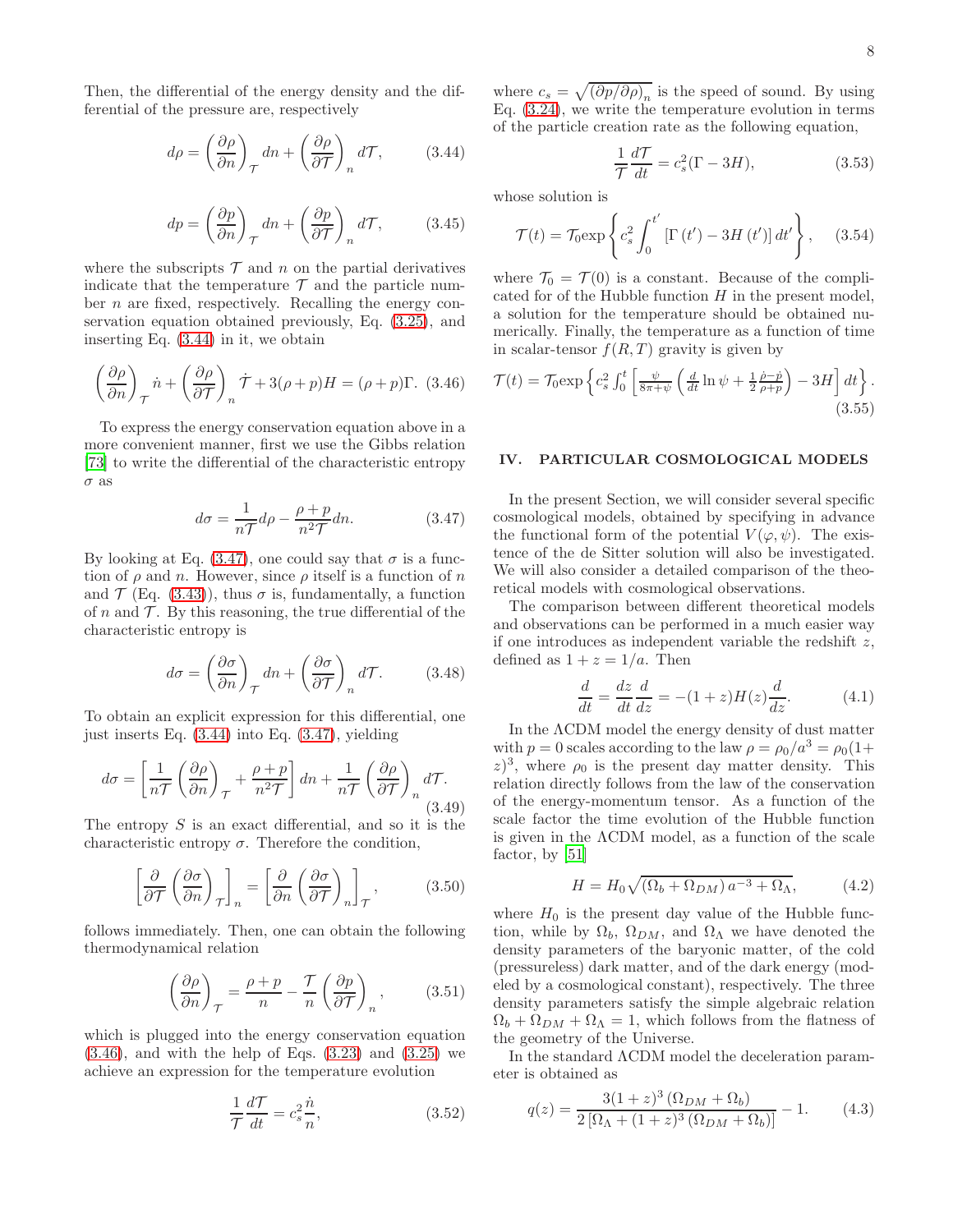In the following for the matter density parameters we adopt the values [\[86](#page-15-16), [87\]](#page-15-17), with  $\Omega_{DM} = 0.2589, \Omega_b =$ 0.0486, and  $\Omega_{\Lambda} = 0.6911$ , respectively, obtained from the CMB spectrum as investigated by the Planck satellite. The total matter density parameter  $\Omega_m = \Omega_{DM} + \Omega_b$ is then given by  $\Omega_m = 0.3089$ . The present day value of the deceleration parameter is  $q(0) = -0.5381$ , which indicates that present day Universe is in an accelerating state.

## A. The de Sitter solution

The de Sitter solution corresponds to a constant Hubble function,  $H = H_0 = constant$ . We now investigate the possibility of the existence of the de Sitter solution in the two scalar field-tensor representation of  $f(R,T)$ gravity.

#### *1. The constant density solution*

We assume that matter consists of pressureless dust with  $p = 0$ , and that during the exponentially expanding phase the matter density is constant,  $\rho = \rho_0 = \text{constant}$ . Then Eqs. [\(3.11\)](#page-4-8) can be easily integrated to give

$$
V(\varphi, \psi) = 12H_0^2 \varphi + f(\psi), \qquad (4.4)
$$

and

$$
V(\varphi, \psi) = -\rho_0 \psi + g(\varphi), \qquad (4.5)
$$

where  $f(\psi)$  and  $g(\varphi)$  are arbitrary functions of the argument, giving

$$
V(\varphi, \psi) = 12H_0^2 \varphi - \rho_0 \psi + \Lambda_0, \qquad (4.6)
$$

where  $\Lambda_0$  is an arbitrary constant of integration. From Eq. [\(3.12\)](#page-4-9) we obtain for  $\psi$  the evolution equation

$$
\dot{\psi} + 3H_0 \psi = 24\pi H_0,\tag{4.7}
$$

with the general solution given by

$$
\psi(t) = e^{-3H_0t} \left[ \psi_0 - 8\pi \left( 1 - e^{3H_0t} \right) \right], \quad (4.8)
$$

where  $\psi_0 = \psi(0)$ . In the large time limit  $\psi(t)$  tends to a constant,  $\lim_{t\to\infty} \psi(t) = 8\pi$ . Then Eq. [\(3.9\)](#page-4-4) gives the evolution equation for  $\varphi$ ,

$$
\dot{\varphi} - H_0 \varphi = \frac{\Lambda_0}{6H_0} + \frac{16\pi\rho_0}{3H_0} - \frac{e^{-3H_0t}}{\rho_0\left(8\pi - \psi_0\right)},\tag{4.9}
$$

with the general solution given by

$$
\varphi(t) = \frac{1}{12H_0^2} \Big\{ \Big[ e^{H_0 t} \left( 12H_0^2 \varphi_0 + 2\Lambda_0 + \rho_0 \psi_0 + 56\pi \rho_0 \right) -2(\Lambda_0 + 32\pi \rho_0) - \rho_0 e^{-3H_0 t} \left( 8\pi - \psi_0 \right) \Big] \Big\}, (4.10)
$$

where  $\varphi_0 = \varphi(0)$ . The constant density of the Universe is maintained by matter creation with particle production rate

$$
\Gamma = \frac{3H_0(\psi_0 - 8\pi)}{8\pi (2e^{3H_0 t} - 1) + \psi_0}.
$$
 (4.11)

The corresponding creation pressure can be written as

$$
p_c = -\frac{\rho_0}{3H_0}\Gamma = -\frac{\rho_0(\psi_0 - 8\pi)}{8\pi (2e^{3H_0 t} - 1) + \psi_0}.
$$
 (4.12)

## *2. de Sitter evolution with time varying matter density*

A de Sitter type solution  $H = H_0 = \text{constant}$  in the two scalar field representation of  $f(R, T)$  gravity can also be obtained for a non-constant matter density, with matter in the form of dust with  $p = 0$ . To show this we consider that the potential  $V$  has the form

$$
V(\varphi, \psi) = 12H_0^2 \varphi - \frac{1}{2\beta} \psi^2, \qquad (4.13)
$$

where  $\beta$  is a constant. The first of the Eqs. [\(3.11\)](#page-4-8) is then identically satisfied, while the second gives

$$
\psi = \beta \rho. \tag{4.14}
$$

Thus the potential becomes

$$
V(\varphi, \psi) = 12H_0^2 \varphi - \frac{\beta}{2}\rho^2.
$$
 (4.15)

Equation [\(3.12\)](#page-4-9) can then be written as a first order nonlinear differential equation for  $\rho$ ,

$$
\left(1 + \frac{5\beta}{16\pi}\rho\right)\dot{\rho} + 3H_0\rho = -\frac{3\beta H_0}{8\pi}\rho^2,\tag{4.16}
$$

with the general solution given by

$$
\rho \left(\beta \rho + 8\pi\right)^{3/2} = e^{-3H_0(t - t_0)},\tag{4.17}
$$

where  $t_0$  is an arbitrary constant of integration. By substituting the expression of  $V$  in Eq.  $(3.9)$ , and by taking into account that

$$
\frac{d\varphi}{dt} = \frac{d\varphi}{d\rho}\frac{d\rho}{dt} = -\frac{3H_0\rho\left[1 + \left(\beta/8\pi\right)\rho\right]}{1 + \left(5\beta/16\pi\right)\rho}\frac{d\varphi}{d\rho},\qquad(4.18)
$$

Eq. [\(3.9\)](#page-4-4) becomes

$$
9H_0^2 \frac{\rho \left[1 + \left(\beta/8\pi\right)\rho\right]}{1 + \left(5\beta/16\pi\right)\rho} \frac{d\varphi}{d\rho} + 3H_0^2 \varphi + 8\pi\rho + \frac{5\beta}{4}\rho^2 = 0,\tag{4.19}
$$

with the general solution given by

$$
\varphi(\rho) = -\frac{1}{11220\beta H_0^2} \left[ \frac{55\beta}{\sqrt[3]{\rho}} \left( 25\beta \rho^{7/3} - \frac{204c_1 H_0^2}{\sqrt{\beta \rho + 8\pi}} \right) -\frac{27648\pi^{5/2}}{\sqrt{\frac{\beta \rho}{2} + 4\pi}} 2F_1 \left( \frac{1}{3}, \frac{1}{2}; \frac{4}{3}; -\frac{\beta \rho}{8\pi} \right) +13824\pi^2 + 6400\pi\beta \rho \right],
$$
\n(4.20)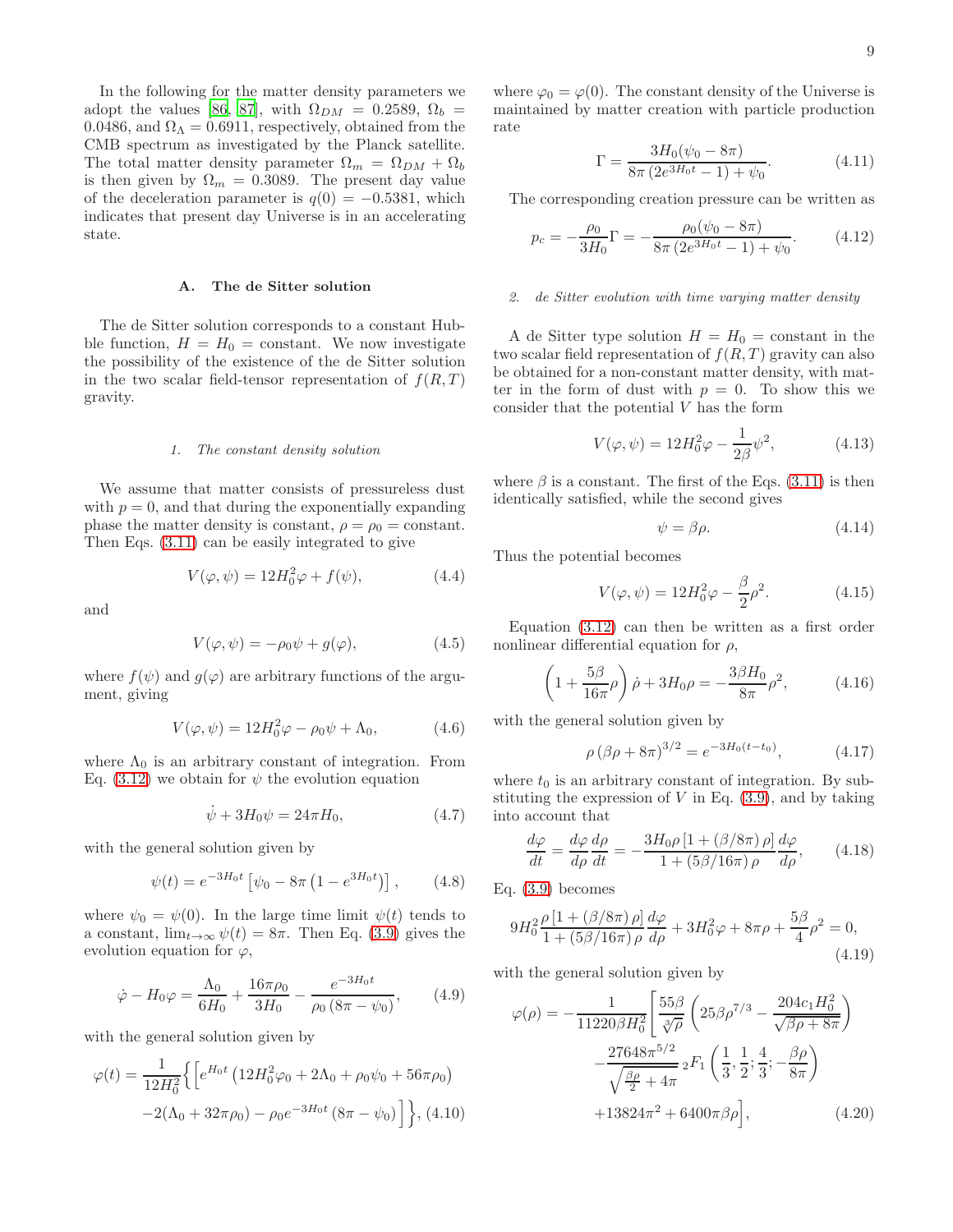where  $c_1$  is an arbitrary constant of integration, and  ${}_2F_1(a, b; c; z)$  is the hypergeometric function  ${}_2F_1(a, b; c; z) = \sum_{k=0}^{\infty} ((a)_k (b)_k/(c)_k) (z^k/k!)$ . Finally, the particle creation rate can be obtained as

$$
\Gamma = -\frac{3}{2} \frac{\beta \rho}{\beta \rho + 8\pi} \frac{\dot{\rho}}{\rho} \n= \frac{9H_0 \beta}{2} \frac{\rho \left[1 + (\beta/8\pi)\rho\right]}{(\beta \rho + 8\pi) \left[1 + (5\beta/16\pi)\rho\right]}.
$$
\n(4.21)

Hence, the general solution of the generalized Friedmann equations describing a de Sitter type expansion can be obtained in an exact parametric form, with  $\rho$  taken as parameter. The time variation of the density can be easily obtained in the limits  $\beta \rho \ll 8\pi$  and  $\beta \rho \gg 8\pi$ , respectively, as  $\rho(t) \sim e^{-3H_0(t-t_0)}$  and  $\rho(t) \sim e^{-(6/5)H_0(t-t_0)}$ , respectively. For  $\beta \rho \gg 8\pi$ , the matter creation rate becomes a constant,  $\Gamma \approx (9/5)H_0$ , while in the opposite limit  $\Gamma \approx (9H_0/16\pi) e^{-3H_0(t-t_0)}$ .

**B.** 
$$
V(\varphi, \psi) = \alpha \varphi + \beta \varphi^2 - (1/2\gamma) \psi^2
$$

We consider now more general cosmological models in the two scalar field representation of  $f(R,T)$  gravity, by assuming for the potential  $V$  a simple additive quadratic form, namely,  $V(\varphi, \psi) = \alpha \varphi + \beta \varphi^2 - (1/2\gamma) \psi^2$ , where  $\alpha$ ,  $\beta$  and  $\gamma$  are constants. We will consider only the case of a dust Universe, and hence we take  $p = 0$ . Then the second of Eqs. [\(3.11\)](#page-4-8) gives  $\psi = \gamma \rho$ . Hence the system of the cosmological evolution equations can be formulated as the following first order dynamical system,

<span id="page-9-0"></span>
$$
\dot{H} = \frac{\alpha}{6} + \frac{\beta}{3}\varphi - 2H^2,\tag{4.22}
$$

$$
\dot{\rho} = -3H \frac{\rho [1 + (\gamma/8\pi)\,\rho]}{1 + (5\gamma/16\pi)\,\rho},\tag{4.23}
$$

and

<span id="page-9-1"></span>
$$
\dot{\varphi} = \frac{8\pi}{3} \frac{\rho}{H} + \frac{5\gamma}{12} \frac{\rho^2}{H} + \frac{\alpha}{6} \frac{\varphi}{H} + \frac{\beta}{6} \frac{\varphi^2}{H} - H\varphi, \qquad (4.24)
$$

respectively.

In order to simplify the mathematical formalism we introduce a set of dimensionless and rescaled variables  $(h, \tau, r, \sigma, \epsilon)$ , defined as

$$
H = H_0 h, \qquad \tau = H_0 t, \qquad \rho = \frac{3H_0^2}{8\pi} r,
$$
  

$$
\alpha = 6H_0^2 \xi, \qquad \beta = 3H_0^2 \sigma, \qquad \gamma = \frac{64\pi^2}{3H_0^2} \epsilon,
$$

respectively, where  $H_0$  is the present day value of the Hubble function. In the new variables the field equations  $(4.22)$ - $(4.24)$  take the form

<span id="page-9-2"></span>
$$
\frac{dh}{d\tau} = \xi + \sigma\varphi - 2h^2,\tag{4.25}
$$

$$
\frac{dr}{d\tau} = -3h \frac{r(1+\epsilon r)}{1 + (5\epsilon/2)r},\tag{4.26}
$$

<span id="page-9-3"></span>
$$
\frac{d\varphi}{d\tau} = \frac{r}{h} + \frac{5}{4}\epsilon \frac{r^2}{h} + \xi \frac{\varphi}{h} + \frac{\sigma}{2} \frac{\varphi^2}{h} - h\varphi.
$$
 (4.27)

In the reshift space Eqs. [\(4.25\)](#page-9-2)-[\(4.27\)](#page-9-3) are formulated as

<span id="page-9-4"></span>
$$
-(1+z)h(z)\frac{dh(z)}{dz} = \xi + \sigma\varphi(z) - 2h^2(z), \qquad (4.28)
$$

$$
-(1+z)h(z)\frac{dr(z)}{dz} = -3h(z)\frac{r(z)(1+\epsilon r(z))}{1+(5\epsilon/2)r(z)},
$$
 (4.29)

and

<span id="page-9-5"></span>
$$
-(1+z)h(z)\frac{d\varphi(z)}{dz} = \frac{r(z)}{h(z)} + \frac{5\epsilon}{4}\frac{r^2(z)}{h(z)} + \xi\frac{\varphi(z)}{h(z)}
$$

$$
+\frac{\sigma}{2}\frac{\varphi^2(z)}{h(z)} - h(z)\varphi(z). \quad (4.30)
$$

The results of the numerical integration of the system [\(4.28\)](#page-9-4)-[\(4.30\)](#page-9-5) are presented in Figs. [1](#page-10-0) and [2,](#page-10-1) respectively, for fixed values of the potential parameters  $\sigma$  and  $\epsilon$ , and of the initial condition for  $\varphi$ , and for different values of the parameter  $\xi$ . A comparison with the observational data for the Hubble function [\[88](#page-15-18), [89\]](#page-15-19) and with the predictions of the standard ΛCDM model is also performed.

The variation of the Hubble function is shown in the left panel of Fig. [1.](#page-10-0) The Hubble function is a monotonically increasing function of z (a monotonically decreasing function of time). Its evolution is strongly dependent on the numerical values of the parameters of the potential  $V$ , as well as on the numerical value of the initial condition for  $\varphi(z)$ . For certain parameter values the two scalar field representation of  $f(R,T)$  gravity can give a good description of the observational data, and can reproduce the predictions of the ΛCDM model. On the other hand, for higher redshifts  $z \geq 3$ , significant deviations from the predictions of ΛCDM appear. Important deviations as compared to standard cosmology are also present in the behavior of the deceleration parameter, shown in the right panel of Fig. [1.](#page-10-0) At higher redshifts the considered models have higher values of  $q$ , indicating a rate of deceleration higher than in ΛCDM. On the other hand, at lower redshifts the deceleration parameter indicates a higher acceleration rate than in standard cosmology, with some models reaching a pure de Sitter phase at the present time. Some model parameters can still reproduce well the predictions of ΛCDM at low redshits.

Significant differences appear in the redshift variation of the ordinary matter energy density, presented in the left panel of Fig. [2.](#page-10-1) Interestingly enough, the ΛCDM model predicts a larger ordinary matter content than the considered model of the two scalar field version of  $f(R, T)$ gravity theory, with the differences increasing at higher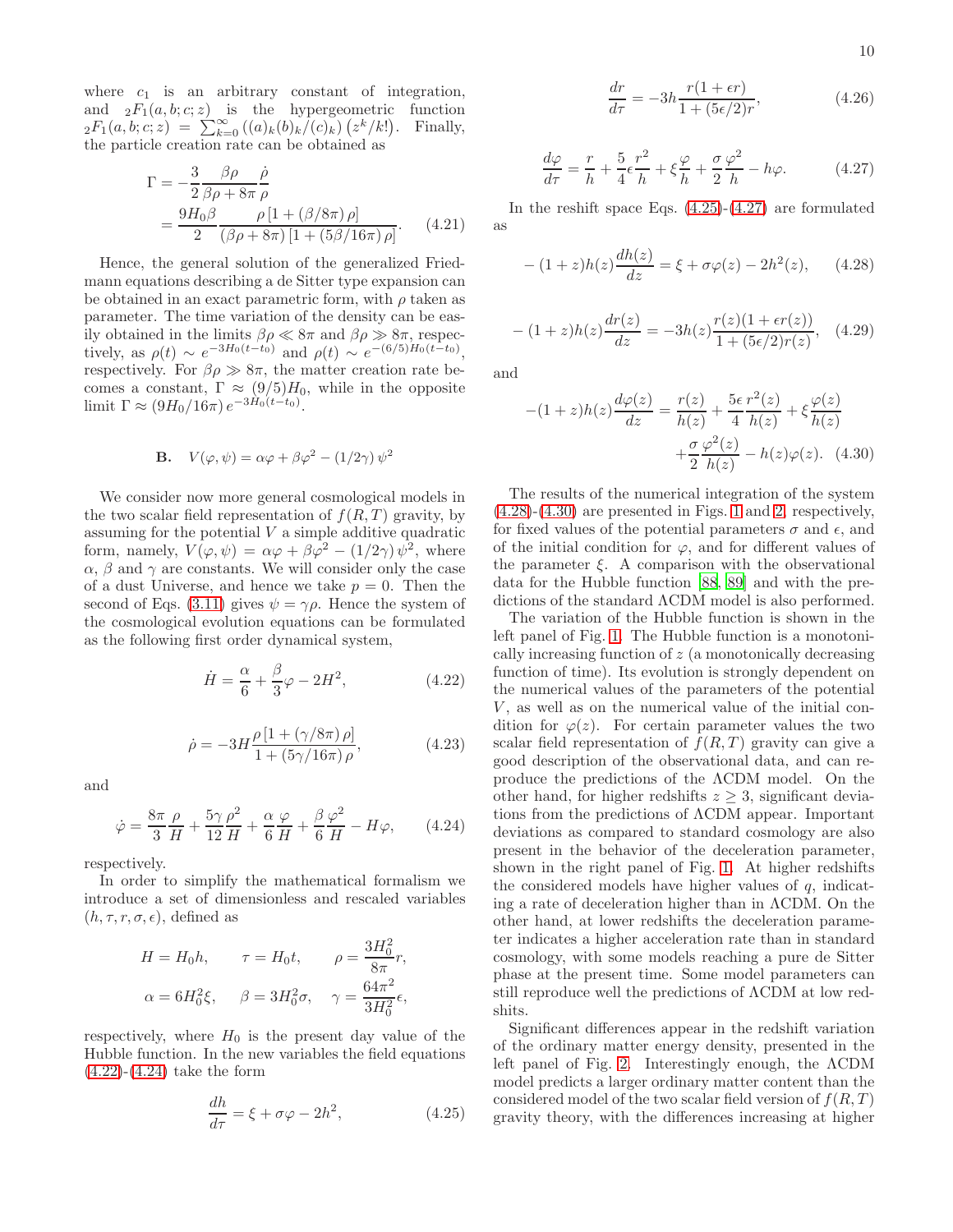

<span id="page-10-0"></span>FIG. 1. The evolution of the Hubble function  $h(z)$  (left panel), and of the deceleration parameter  $q(z)$  (right panel) as a function of redshift z for  $\xi = 1.54$  (short dashed curve),  $\xi = 1.61$  (dashed curve),  $\xi = 1.69$  (long dashed curve), and  $\xi = 1.76$  (ultra long dashed curve). The values of the potential parameters  $\sigma$  and  $\epsilon$  have been fixed to  $\sigma = -2.89$  and  $\epsilon = 0.015$ , respectively. The initial conditions used for the integration of the cosmological equations are  $h(0) = 1$ ,  $r(0) = 1$  and  $\varphi(0) = -0.005$ . The solid red line indicates the predictions of the ΛCDM model. The error bars in the left panel indicate the observational values of the Hubble function [\[88,](#page-15-18) [89\]](#page-15-19).



<span id="page-10-1"></span>FIG. 2. The evolution of the matter energy density  $r(z)$  (left panel), and of the function  $\varphi(z)$  (right panel) as a function of redshift z for  $\xi = 1.54$  (short dashed curve),  $\xi = 1.61$  (dashed curve),  $\xi = 1.69$  (long dashed curve), and  $\xi = 1.76$  (ultra long dashed curve). The values of the potential parameters  $\sigma$  and  $\epsilon$  have been fixed to  $\sigma = -2.89$  and  $\epsilon = 0.015$ , respectively. The initial conditions used for the integration of the cosmological equations are  $h(0) = 1$ ,  $r(0) = 1$  and  $\varphi(0) = -0.005$ . The solid red line indicates the predictions of the ΛCDM model.

redshifts. The scalar field  $\phi$  is a monotonically decreasing function of the redshift, and its evolution shows a strong dependence on the potential parameters.

The particle creation rate Γ, normalized to  $H_0$ , can be obtained as

$$
\frac{\Gamma}{H_0} = \frac{9\epsilon}{2} \frac{hr}{1 + (5\epsilon/2)r}.
$$
 (4.31)

For high densities satisfying the condition  $(5\epsilon/2)r \gg 1$ ,  $\Gamma/H_0 \approx (9/5)h$ , and is independent of the matter density, depending only on the rate of the expansion of the Universe. In the opposite limit  $(5\epsilon/2)r \ll 1$ ,  $\Gamma/H_0 \approx$  $(9e/2)hr$ , and the matter creation rate depends on both the expansion rate and the matter density. The variation of  $\Gamma/H_0$  with respect to the redshift is represented in Fig. [3.](#page-11-0)

The particle creation rate is a monotonically increasing function of the redshift, indicating a monotonic decrease in time. For redshifts in the range  $z \leq 1$ , the creation rate is constant, with matter creation triggering an accelerated expansion of the Universe.

$$
C. \quad V(\varphi, \psi) = \alpha \varphi^{n} \psi^{-m} + \beta \varphi
$$

As a second cosmological model in the two scalar field representation of  $f(R,T)$  gravity, we will consider the case in which the scalar potential is given by

<span id="page-10-2"></span>
$$
V(\varphi, \psi) = \alpha \varphi^n \psi^{-m} + \beta \varphi, \qquad (4.32)
$$

where  $\alpha$ ,  $\beta$ , n and  $m > 0$  are constants. In the following we restrict again our analysis to the pressureless case,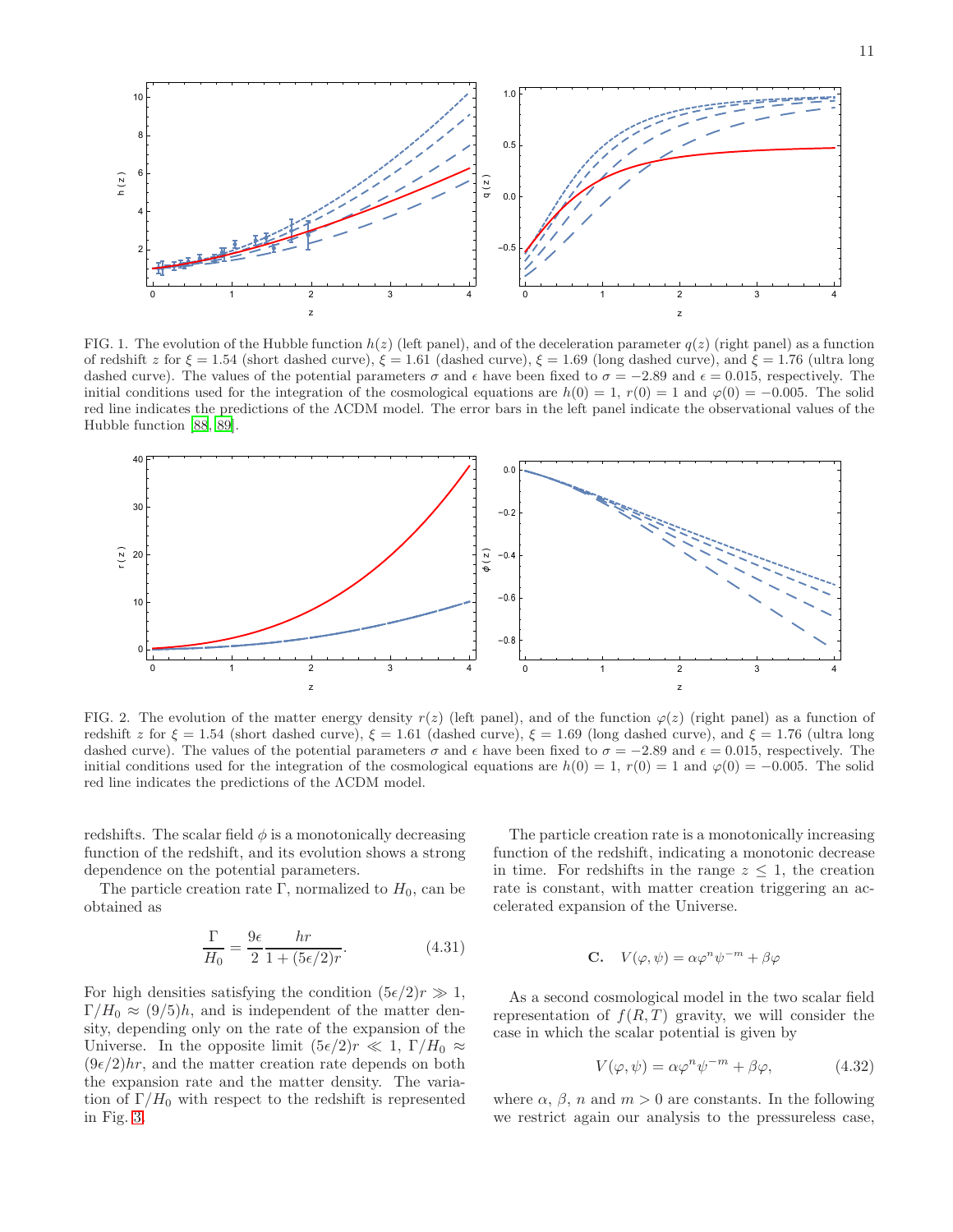

<span id="page-11-0"></span>FIG. 3. The evolution of the matter creation rate  $\Gamma/H_0$  as a function of redshift z for  $\xi = 1.54$  (short dashed curve),  $\xi = 1.61$  (dashed curve),  $\xi = 1.69$  (long dashed curve), and  $\xi = 1.76$  (ultra long dashed curve). The values of the potential parameters  $\sigma$  and  $\epsilon$  have been fixed to  $\sigma = -2.89$  and  $\epsilon = 0.015$ , respectively. The initial conditions used for the integration of the cosmological equations are  $h(0) = 1, r(0) = 1$ and  $\varphi(0) = -0.005$ .

 $p = 0$ . For these choices of V and p the second equation from Eqs. [\(3.11\)](#page-4-8) gives immediately

$$
\rho = \alpha m \frac{\varphi^n}{\psi^{m+1}}.\tag{4.33}
$$

By introducing the set of dimensionless variables  $(r, h, \tau, \alpha_0, \beta_0)$ , defined by  $\rho = (3H_0^2/8\pi) r$ ,  $H = H_0 h$ ,  $\tau = H_0 t, \ \alpha = (3H_0^2/8\pi) \alpha_0$ , and  $\beta = (3H_0^2/8\pi) \beta_0$ , respectively, we obtain

<span id="page-11-1"></span>
$$
r = \alpha_0 m \frac{\varphi^n}{\psi^{m+1}}.
$$
\n(4.34)

The first of the Eqs.  $(3.11)$  gives for h the temporal evolution equation

$$
\frac{dh}{d\tau} = \frac{n\alpha_0}{16\pi} \frac{\varphi^{n-1}}{\psi^m} + \frac{\beta_0}{16\pi} - 2h^2.
$$
 (4.35)

The time variation of  $\varphi$  can be obtained from Eq. [\(3.9\)](#page-4-4) as

$$
h\frac{d\varphi}{d\tau} = \alpha_0 m \frac{\varphi^n}{\psi^{m+1}} + \frac{(1+3m)\alpha_0}{16\pi} \frac{\varphi^n}{\psi^m} + \frac{\beta_0}{16\pi} - h^2 \varphi. \tag{4.36}
$$

Equation [\(3.12\)](#page-4-9) can be reformulated in a dimensionless form as

$$
\left(1+\frac{3}{16\pi}\psi\right)\frac{dr}{d\tau}+3\left(1+\frac{1}{8\pi}\psi\right)hr+\frac{1}{8\pi}r\frac{d\psi}{d\tau}=0.\tag{4.37}
$$

With the use of the expression  $(4.34)$  for r we obtain the evolution equation of  $\psi$  as

$$
\frac{d\psi}{d\tau} = \frac{\psi \left[ 6h(\psi + 8\pi)\varphi + n(3\psi + 16\pi)(d\varphi/d\tau) \right]}{\varphi \left[ (3m + 1)\psi + 16\pi(m + 1) \right]}.
$$
 (4.38)

Hence, the full system of equations describing the cosmological evolution in the redshift space of the two scalar field  $f(R, T)$  gravity theory with potential  $(4.32)$  is given by

<span id="page-11-2"></span>
$$
-(1+z)h(z)\frac{dh(z)}{dz} = \frac{n\alpha_0}{16\pi} \frac{\varphi^{n-1}(z)}{\psi^m(z)} + \frac{\beta_0}{16\pi} - 2h^2(z),\tag{4.39}
$$

$$
-(1+z)h^{2}(z)\frac{d\varphi(z)}{dz} = \frac{\beta_{0}}{16\pi}\varphi[z] - h^{2}(z)\varphi(z)
$$

$$
+ \alpha_{0}m\frac{\varphi^{n}(z)}{\psi^{m+1}(z)} + \frac{(1+3m)\alpha_{0}}{16\pi}\frac{\varphi^{n}(z)}{\psi^{m}(z)}, (4.40)
$$

and

<span id="page-11-3"></span>
$$
-(1+z)h(z)\frac{d\psi(z)}{dz} = \frac{\psi(z)}{\varphi(z)} \Big[ 6h(z)(\psi(z) + 8\pi)\varphi(z)
$$

$$
-n(3\psi(z) + 16\pi)(1+z)h(z)\frac{d\varphi(z)}{dz} \Big]
$$

$$
/ \left[ (3m+1)\psi(z) + 16\pi(m+1) \right], \quad (4.41)
$$

respectively. The system of equations  $(4.39)$ – $(4.41)$  must be integrated with the initial conditions  $h(0) = 1, \varphi(0) =$  $\varphi_0$ , and  $\psi(0) = \psi_0$ , respectively. However, the initial values  $\phi_0$  and  $\psi_0$  are not independent, since the condition  $r(0) = 1$  gives the relation

$$
\psi(0) = (\alpha_0 m \varphi_0^n)^{1/(m+1)}.
$$
\n(4.42)

The redshift evolution of the Hubble function and of the deceleration parameter are presented, for fixed values of  $\alpha_0$ ,  $\phi_0$ ,  $\psi_0$ , m and n, and for different values of  $\beta_0$ , in Fig. [4.](#page-12-1) As one can see from the left panel of Fig. [4,](#page-12-1) at low redshifts the model can describe well the observational data, and also reproduces almost exactly the predictions of the ΛCDM model. However, at higher redshifts the present model predicts higher rates for the Hubble function, as compared to the ΛCDM model. The behavior of the deceleration parameter, represented in the right panel of Fig. [4,](#page-12-1) also shows major differences with respect to ΛCDM at high redshifts, the deceleration rate of the Universe being generally higher in the two scalar field representation of the  $f(R,T)$  theory with the potential [\(4.32\)](#page-10-2). At low redshifts for some particular values of  $\beta_0$ one can reproduce the deceleration parameter behavior of ΛCDM.

The variations of the functions  $\varphi(z)$  and  $\psi(z)$  are rep-resented in Fig. [5.](#page-12-2) The function  $\varphi(z)$  has a strong dependence on the model parameters. For smaller values of  $\beta_0$ , after an initial period of decrease, and after reaching a minimum value,  $\varphi(z)$  begins to increase rapidly. For larger values of  $\beta_0$ ,  $\varphi(z)$  is a monotonically decreasing function of the redshift (a monotonically increasing function of time). The function  $\psi(z)$  decreases monotonically with the redshift, and the variations of  $\beta_0$  do not affect the qualitative behavior of  $\psi$ .

The redshift variations of the matter density of the matter creation rate are shown in Fig. [6.](#page-13-0) The present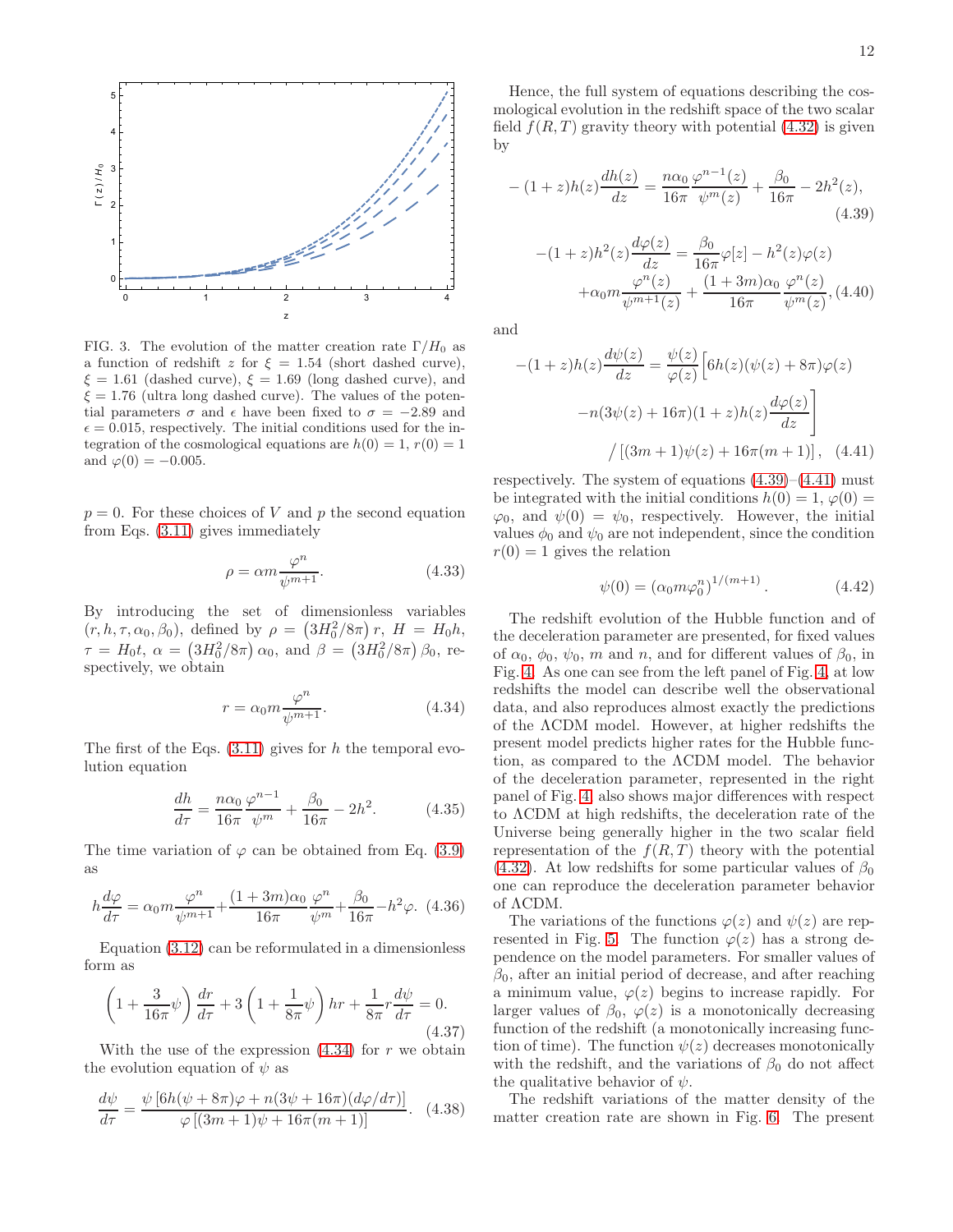

<span id="page-12-1"></span>FIG. 4. The evolution of the Hubble function  $h(z)$  (left panel), and of the deceleration parameter  $q(z)$  (right panel) as a function of the redshift z for the potential  $V(\varphi, \psi) = \alpha \varphi^{n} \psi^{-m} + \beta \varphi$  for  $\beta_0 = 75$  (short dashed curve),  $\beta_0 = 80$  (dashed curve),  $\beta_0 = 85$  (long dashed curve), and  $\beta_0 = 89$  (ultra long dashed curve), respectively. The values of the potential parameters  $\alpha_0$ , n and m have been fixed to  $\alpha_0 = 0.1$ ,  $n = 1$ , and  $m = 2$ , respectively. The initial conditions used for the integration of the cosmological equations are  $h(0) = 1$ ,  $\varphi(0) = 3.90$ , and  $\psi(0) = (\alpha_0 m \varphi_0^n)^{1/(m+1)}$ . The solid red curve depicts the predictions of the ΛCDM model. The error bars in the left panel indicate the observational values of the Hubble function [\[88,](#page-15-18) [89\]](#page-15-19).



<span id="page-12-2"></span>FIG. 5. Redshift evolution of the functions  $\varphi(z)$  (left panel) and  $\psi(z)$  (right panel) for the potential  $V(\varphi, \psi) = \alpha \varphi^{n} \psi^{-m} + \beta \varphi$ and for  $\beta_0 = 75$  (short dashed curve),  $\beta_0 = 80$  (dashed curve),  $\beta_0 = 85$  (long dashed curve), and  $\beta_0 = 89$  (ultra long dashed curve), respectively. The values of the potential parameters  $\alpha_0$ , n and m have been fixed to  $\alpha_0 = 0.1$ ,  $n = 1$ , and  $m = 2$ , respectively. The initial conditions used for the integration of the cosmological equations are  $h(0) = 1$ ,  $\varphi(0) = 3.90$ , and  $\psi(0) = (\alpha_0 m \varphi_0^n)^{1/(m+1)}.$ 

model gives an acceptable description of the variation of the matter density, and at low redshifts one can reproduce the ΛCDM model on a qualitative level. At high redshifts the matter density increases more slowly in the present model, and the amount of baryonic matter in the Universe is smaller than the one predicted by standard cosmology.

## <span id="page-12-0"></span>V. DISCUSSION AND CONCLUSIONS

In the present work, we have explored the possibility of gravitationally generated particle production in the scalar-tensor representation of the  $f(R,T)$  gravity theory. Due to the explicit nonminimal curvature-matter coupling in the theory, the divergence of the matter

energy-momentum tensor does not vanish. We have considered the physical and cosmological implications of this property by using the formalism of irreversible thermodynamics of open systems in the presence of matter creation/annihilation. The particle creation rates, the creation pressure, the temperature evolution, and the expression of the comoving entropy were obtained in a covariant formulation, and discussed in detail. Applied together with the gravitational field equations, the thermodynamics of open systems lead to a generalization of the standard ΛCDM cosmological paradigm, in which the particle creation rates and pressures are effectively considered as components of the cosmological fluid energymomentum tensor. We also considered specific models, and we have compared the scalar-tensor  $f(R, T)$  cosmology with the ΛCDM scenario, as well as with the obser-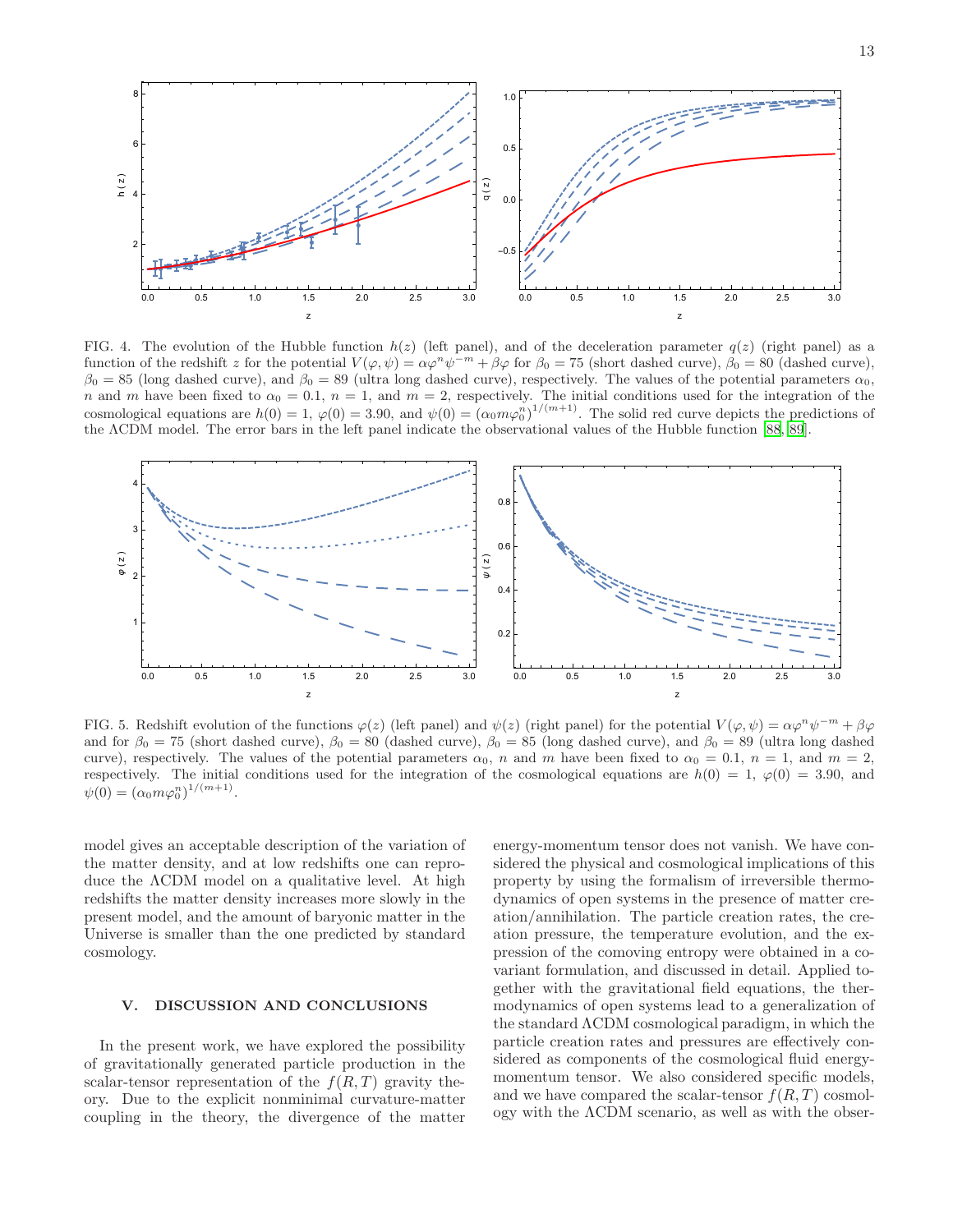

<span id="page-13-0"></span>FIG. 6. Redshift evolution of the matter density  $r(z)$  (left panel) and of the particle creation rate  $\Gamma(z)$  (right panel) for the potential  $V(\varphi, \psi) = \alpha \varphi^{n} \psi^{-m} + \beta \varphi$  and for  $\beta_0 = 75$  (short dashed curve),  $\beta_0 = 80$  (dashed curve),  $\beta_0 = 85$  (long dashed curve), and  $\beta_0 = 89$  (ultra long dashed curve), respectively. The values of the potential parameters  $\alpha_0$ , n and m have been fixed to  $\alpha_0 = 0.1$ ,  $n = 1$ , and  $m = 2$ , respectively. The initial conditions used for the integration of the cosmological equations are  $h(0) = 1, \varphi(0) = 3.90$ , and  $\psi(0) = (\alpha_0 m \varphi_0^n)^{1/(m+1)}$ . The solid red curve indicates the predictions of the ACDM model.

vational data for the Hubble function. The properties of the particle creation rates, of the creation pressures, and the entropy generation through gravitational matter production in both low and high redshift limits were investigated in detail. From a cosmological point of view, the generalized Friedmann equations of the scalar-tensor representation of the  $f(R,T)$  gravity have the important property of admitting a de Sitter type solution, which leads to the possibility of an immediate explanation of the present day acceleration of the Universe. The de Sitter solution can either describe a constant density Universe, or a Universe in which the matter density decreases asymptotically as an exponential function.

It would also be important to obtain a qualitative estimate of the particle production rate that could explain the accelerated de Sitter expansion of the Universe, without resorting to the presence of dark energy. Such an estimate of the particle production rate can be obtained as follows. As a result of the expansion of the Universe, during the de Sitter phase, the matter density decreases as  $\rho(t) = \rho_0 \exp(-3H_0t)$ , where  $\rho_0$  denotes the present matter density of the Universe. Consequently, the variation of the density with respect to the time is given by

$$
\dot{\rho}(t) = -3H_0 \rho_0 \exp(-3H_0 t). \tag{5.1}
$$

We estimate now this relation at the present time. Moreover, we assume that  $\rho_0$  is equal to the critical density of the Universe,  $\rho_0 = 3H_0^2/8\pi G$ . Then, for the present day time derivative of the density we obtain

$$
\dot{\rho}(t)|_{t=0} = -\frac{9H_0^3}{8\pi G}.\tag{5.2}
$$

Consequently, the particle creation rate necessary to maintain the matter density constant is

$$
\Gamma(t)|_{t=0} = -\dot{\rho}(t)|_{t=0} = \frac{9H_0^3}{8\pi G}.
$$
\n(5.3)

If the creation rate has the above expression, the evolution of the Universe is of de Sitter type, and the ordinary matter density is a constant, satisfying the relation  $3H_0^2 = 8\pi G\rho_0 = \text{constant}$ . Let's estimate now the numerical value of matter creation rate Γ. By assuming  $H_0 = 2.2 \times 10^{-18} \text{ s}^{-1}$  (Planck data), we obtain  $\Gamma = 5.71 \times 10^{-47}$  g/cm<sup>3</sup>/s. We convert now cm to km and seconds to years, respectively, thus obtaining  $\Gamma = 1.8 \times 10^{-24} \text{ g/km}^3/\text{year}$ . This result shows that the creation of a single proton in one km<sup>3</sup> in one year, or, equivalently,  $160$  protons in a  $km<sup>3</sup>$  in a century, can fully balance the decrease in the density of the matter due to the de Sitter evolution. Of course, such a small amount of matter, created presumably from vacuum due to quantum field theoretical processes, cannot be detected observationally or experimentally.

In concluding, the formalism of irreversible matter creation of thermodynamics of open systems as applied in cosmology can give a full account of the creation of matter in a homogeneous and isotropic Universe, as long as the particle creation rate, and consequently the creation pressure, are not zero. For instance, Einstein's GR is incapable of explaining the increase in entropy that accompanies matter creation, since both the creation rate, and the creation pressure, are not of gravitational origin. Modified theories of gravity in which these two quantities do not vanish not only can provide a (macroscopic) phenomenological description of particle production in the cosmological fluid filling the Universe but also lead to the possibility of cosmological models that start from empty conditions and gradually build up matter and entropy. Hence,  $f(R,T)$  gravity theory can provide a phenomenological description of the matter creation processes in the Universe. In this theory the geometry-matter coupling is responsible for inducing particle production from the gravitational field.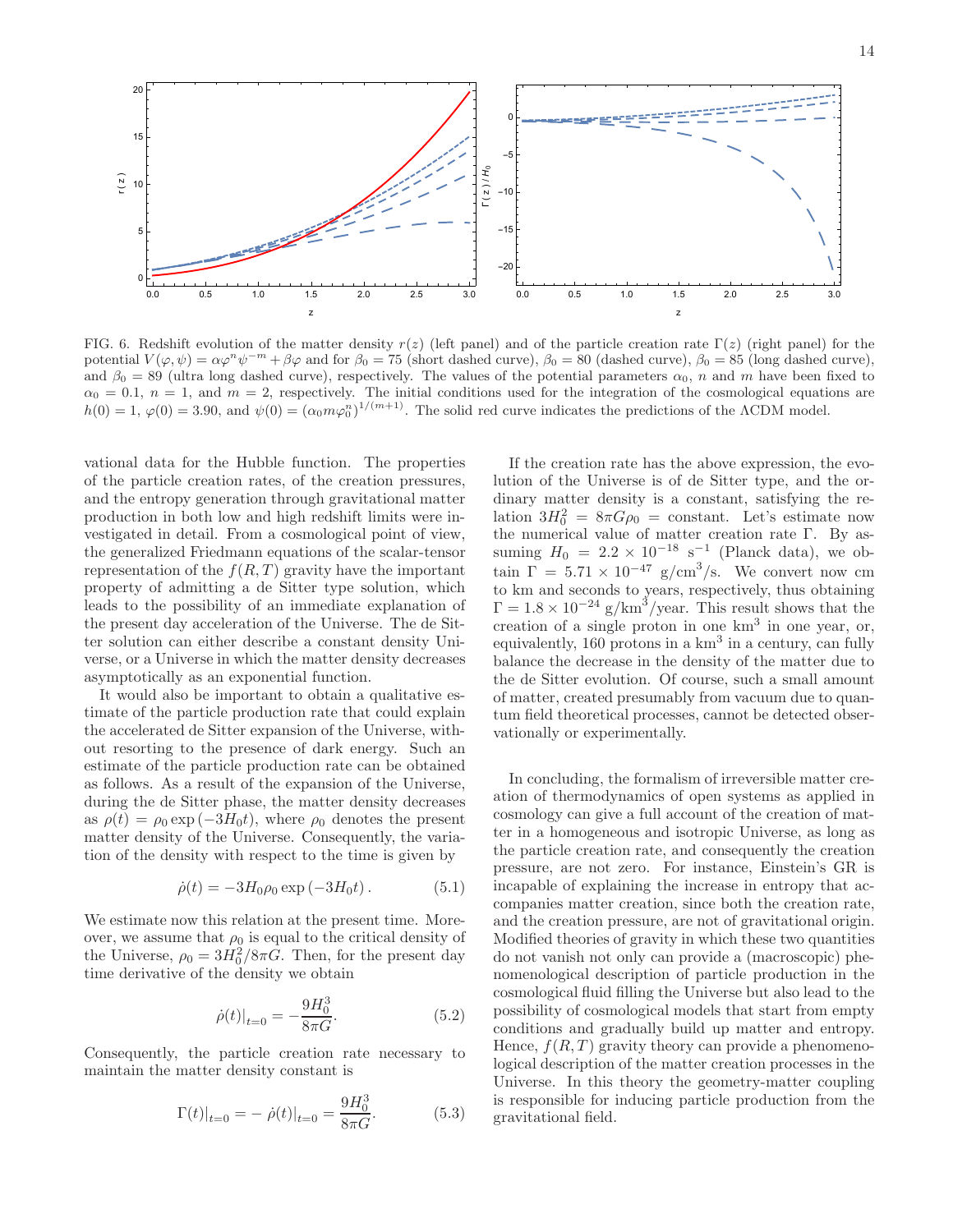## ACKNOWLEDGMENTS

The work of TH is supported by a grant of the Romanian Ministry of Education and Research, CNCS-UEFISCDI, project number PN-III-P4-ID-PCE-2020-2255 (PNCDI III). FSNL acknowledges support from the Fundação para a Ciência e a Tec-

- <span id="page-14-0"></span>[1] A. Einstein, Sitzungsberichte der Preussischen Akademie der Wissenschaften zu Berlin 1915, 844 (1915).
- <span id="page-14-1"></span>[2] D. Hilbert, Königl. Gesell. d. Wiss. Göttingen, Nachr. Math.-Phys. Kl. 3, 395 (1915).
- <span id="page-14-2"></span>[3] C. M. Will, Living Reviews in Relativity 17, 4 (2014).
- <span id="page-14-3"></span>[4] B. P. Abbott *et al.* [LIGO Scientific and Virgo], Phys. Rev. Lett. 116 (2016) no.6, 061102 [\[arXiv:1602.03837](http://arxiv.org/abs/1602.03837) [grqc]].
- <span id="page-14-4"></span>[5] A. G. Riess *et al.* [Supernova Search Team], Astron. J. 116 (1998), 1009-1038 [\[arXiv:astro-ph/9805201](http://arxiv.org/abs/astro-ph/9805201) [astroph]].
- [6] S. Perlmutter *et al.* [Supernova Cosmology Project], Astrophys. J. 517 (1999), 565-586 [\[arXiv:astro-ph/9812133](http://arxiv.org/abs/astro-ph/9812133) [astro-ph]].
- [7] P. de Bernardis et al., Nature 404, 955 (2000).
- [8] S. Hanany et al., Astrophys. J. 545, L5 (2000).
- [9] R. A. Knop et al., Astrophys. J. 598, 102 (2003).
- [10] M. Hicken, W. M. Wood-Vasey, S. Blondin, P. Challis, S. Jha, P. L. Kelly, A. Rest, and R. P. Kirshner, Astrophys. J. 700, 1097 (2009
- <span id="page-14-5"></span>[11] R. Amanullah et al., Astrophys. J. 716, 712 (2010).
- <span id="page-14-6"></span>[12] D. H. Weinberg, M. J. Mortonson, D. J. Eisenstein, C. Hirata, A. G. Riess, and E. Rozo, Physics Reports 530, 87 (2013).
- <span id="page-14-7"></span>[13] N. Aghanim et al. Planck Collaboration, Astronomy & Astrophysics 641, A6 (2020)
- <span id="page-14-8"></span>[14] K. S. Dawson et al., 2013, Astron. J. 145, 10 (2013).
- [15] K. S. Dawson et al., Astron. J. 151, 44 (2016).
- <span id="page-14-9"></span>[16] M. Gatti et al., Monthly Notices of the Royal Astronomical Society 510, 1223 (2022).
- <span id="page-14-10"></span>[17] A. Einstein, Sitzungsberichte der Königlich Preussischen Akademie der Wissenschaften, Berlin, part 1: 142 (1917).
- <span id="page-14-11"></span>[18] S. Weinberg, Reviews of Modern Physics 61, 1 (1989).
- [19] H. Martel, P. R. Shapiro, and S. Weinberg, Astrophys. J. 492, 29 (1998).
- <span id="page-14-12"></span>[20] S. Weinberg, The Cosmological Constant Problems, in Sources and Detection of Dark Matter and Dark Energy in the Universe. Fourth International Symposium, February 23-25, 2000, at Marina del Rey, California, USA, David B. Cline, Editor, Springer-Verlag, Berlin, New York, p.18, 2001; [arXiv:astro-ph/0005265v](http://arxiv.org/abs/astro-ph/0005265)1.
- <span id="page-14-13"></span>[21] A. Joyce, B. Jain, J. Khoury, and M. Trodden, Phys. Rept. 568, 1 (2015).
- [22] P. J. E. Peebles and B. Ratra, Rev. Mod. Phys. 75, 559 (2003).
- [23] T. Padmanabhan, Phys. Repts. **380**, 235 (2003).
- [24] E. J. Copeland, M. Sami and S. Tsujikawa, Int. J. Mod. Phys. D 15 (2006), 1753-1936 [\[arXiv:hep-th/0603057](http://arxiv.org/abs/hep-th/0603057) [hep-th]].
- [25] A. Joyce, L. Lombriser, and F. Schmidt, Annu. Rev. Nucl. Part. Sci. 66, 95 (2016).
- [26] A. N. Tawfik and E. A. El Dahab, Gravitation and Cos-

nologia (FCT) Scientific Employment Stimulus contract with reference CEECINST/00032/2018, and funding through the research grants UIDB/04434/2020, UIDP/04434/2020, PTDC/FIS-OUT/29048/2017, CERN/FIS-PAR/0037/2019 and PTDC/FIS-AST/0054/2021.

mology 25, 103 (2019).

- <span id="page-14-14"></span>[27] N. Frusciante and L. Perenon, Phys. Rept. 857, 1 (2020).
- <span id="page-14-15"></span>[28] B. Ratra and P. J. E. Peebles, Phys. Rev D37, 3406 (1988).
- [29] P. J. E. Peebles and B. Ratra, Astrophys. J. Lett. 325, L17 (1988).
- [30] R. R. Caldwell, R. Dave, and P. J. Steinhardt, Phys. Rev. Lett. 80, 1582 (1998).
- [31] Y. Fujii and K. Maeda, The Scalar-Tensor Theory of Gravitation, Cambridge, Cambridge University Press, 2003
- <span id="page-14-16"></span>[32] V. Faraoni, Cosmology in scalar-tensor gravity, Dordrecht, Boston, Kluwer Academic Publishers, 2004
- <span id="page-14-17"></span>[33] A. Arbey and F. Mahmoudi, Progress in Particle and Nuclear Physics 119, 103865 (2021).
- [34] E. Oks, New Astronomy Reviews 93, 101632 (2021).
- <span id="page-14-18"></span>[35] J. de Dios Zornoza, Universe 7, 415 (2021).
- <span id="page-14-19"></span>[36] P. Salucci, C. Frigerio Martins, and A. Lapi, [arXiv:1102.1184](http://arxiv.org/abs/1102.1184) (2011).
- [37] J. Binney and S. Tremaine, *Galactic dynamics*, Princeton University Press, Princeton (1987).
- [38] M. Persic, P. Salucci, and F. Stel, Mon. Not. R. Astron. Soc. 281, 27 (1996).
- <span id="page-14-20"></span>[39] A. Boriello and P. Salucci, Mon. Not. R. Astron. Soc. 323, 285 (2001).
- <span id="page-14-21"></span>[40] J. M. Overduin and P. S. Wesson, Phys. Repts.  $402$ , 267 (2004).
- [41] V. Beylin, M. Khlopov, V. Kuksa, and N. Volchanskiy, Universe, 6 196 (2020).
- [42] O. Lebedev, Progress in Particle and Nuclear Physics 120, 103881 (2021).
- <span id="page-14-22"></span>[43] L. Bian, X. Liu, and K.-P. Xie, Journal of High Energy Physics 2021, 175 (2021).
- <span id="page-14-23"></span>[44] S. Alam et al. (BOSS Collaboration), Mon. Not. R. Astron. Soc. 470, 2617 (2017). 1607.03155
- [45] T. M. C. Abbott et al. (DES Collaboration), Phys. Rev. D 98, 043526 (2018).
- <span id="page-14-27"></span>[46] M. Tanabashi et al. (Particle Data Group), Phys. Rev. D 98, 030001 2018.
- <span id="page-14-24"></span>[47] N. Aghanim et al. (Planck Collaboration), Astron. Astrophys. 641, A6 (2020).
- <span id="page-14-25"></span>[48] A. G. Riess, S. Casertano, W. Yuan, L. M. Macri, and D. Scolnic, Astrophys. J. 876, 85 (2019).
- [49] C. D. Huang, A. G. Riess, W. Yuan, L. M. Macri, N. L. Zakamska, S. Casertano, P. A. Whitelock, S. L. Hoffmann, A. V. Filippenko, and D. Scolnic, The Astrophysical Journal 889, 5 (2020).
- <span id="page-14-26"></span>[50] D. Pesce et al., Astrophys. J. Lett. 891, L1 (2020).
- <span id="page-14-28"></span>[51] T. Harko and F. S. N. Lobo, *Extensions of* f(R) *Gravity: Curvature-Matter Couplings and Hybrid Metric Palatini Theory*, Cambridge University Press, Cambridge, (2018).
- <span id="page-14-29"></span>[52] A. De Felice and S. Tsujikawa, Living Rev. Rel. 13